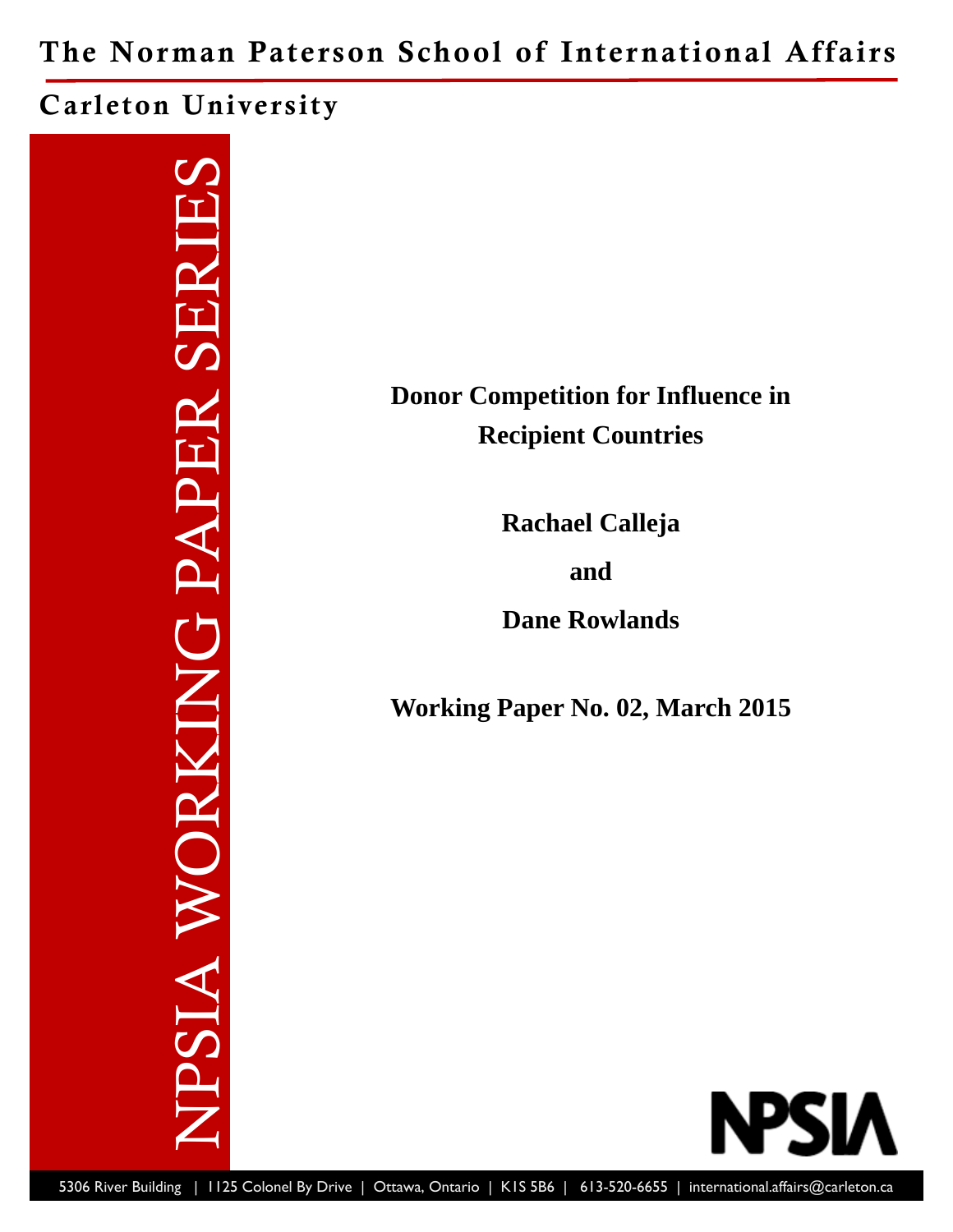# **Donor Competition for Influence in Recipient Countries**

Rachael Calleja (Ph.D. Candidate, The Norman Paterson School of International Affairs, Carleton University)

and

Dane Rowlands (The Norman Paterson School of International Affairs, Carleton University)

> Working Paper No. 02 Issued March 2015

Corresponding author: Dane Rowlands, NPSIA, Carleton University, 1125 Colonel By Drive, Ottawa, Ontario Canada K1S 5B6 dane\_rowlands@carleton.ca Phone: 1-613-520-2600 x 8884 Fax: 1-613-520-2889

## **Copyright**

© Rachael Calleja and Dane Rowlands 2015

All rights reserved. The copyright is retained by the author(s). No part of this work may be reproduced, photocopied, recorded, stored in a retrieval system or transmitted, in any form or by any means, without the prior permission of the copyright holder.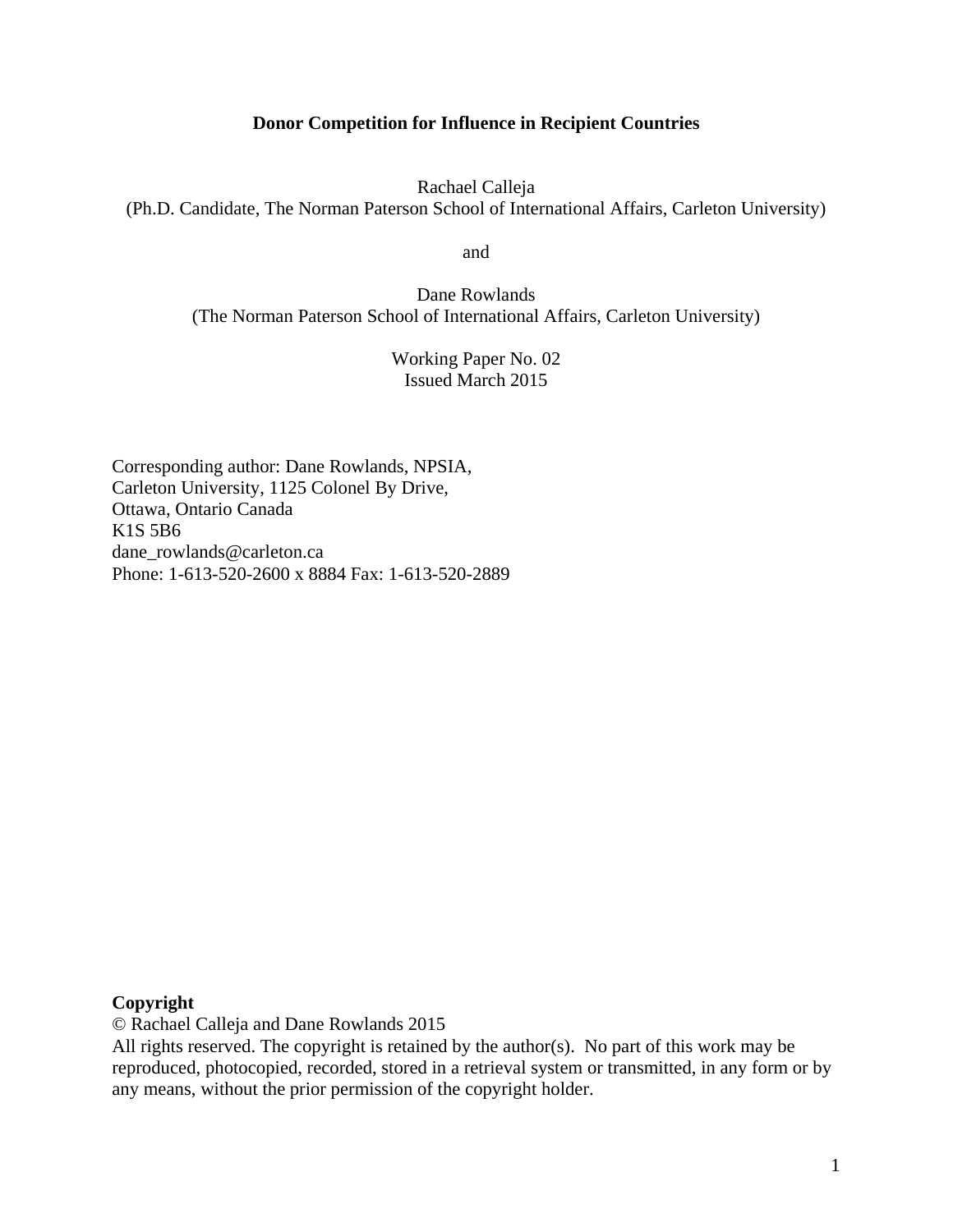#### **Abstract**

The analysis of official development assistance has always struggled with the contradiction between its more altruistic motivations for global development and its easy adaptation as an instrument for the donor's pursuit of self-interested foreign policy objectives. In the international system foreign aid may thus become a forum for both cooperative and competitive interactions between donors. This chapter explores the interdependence of aid by reviewing the literature on donor interdependence, with a particular focus on donor competition for influence in recipient states. We then present a simple theoretical framework to examine donor competition, and provide some preliminary empirical testing of resulting hypotheses. We conclude that while the evidence about competition is mixed, the behaviour of some donors is consistent with their pursuit of influence in certain recipient states.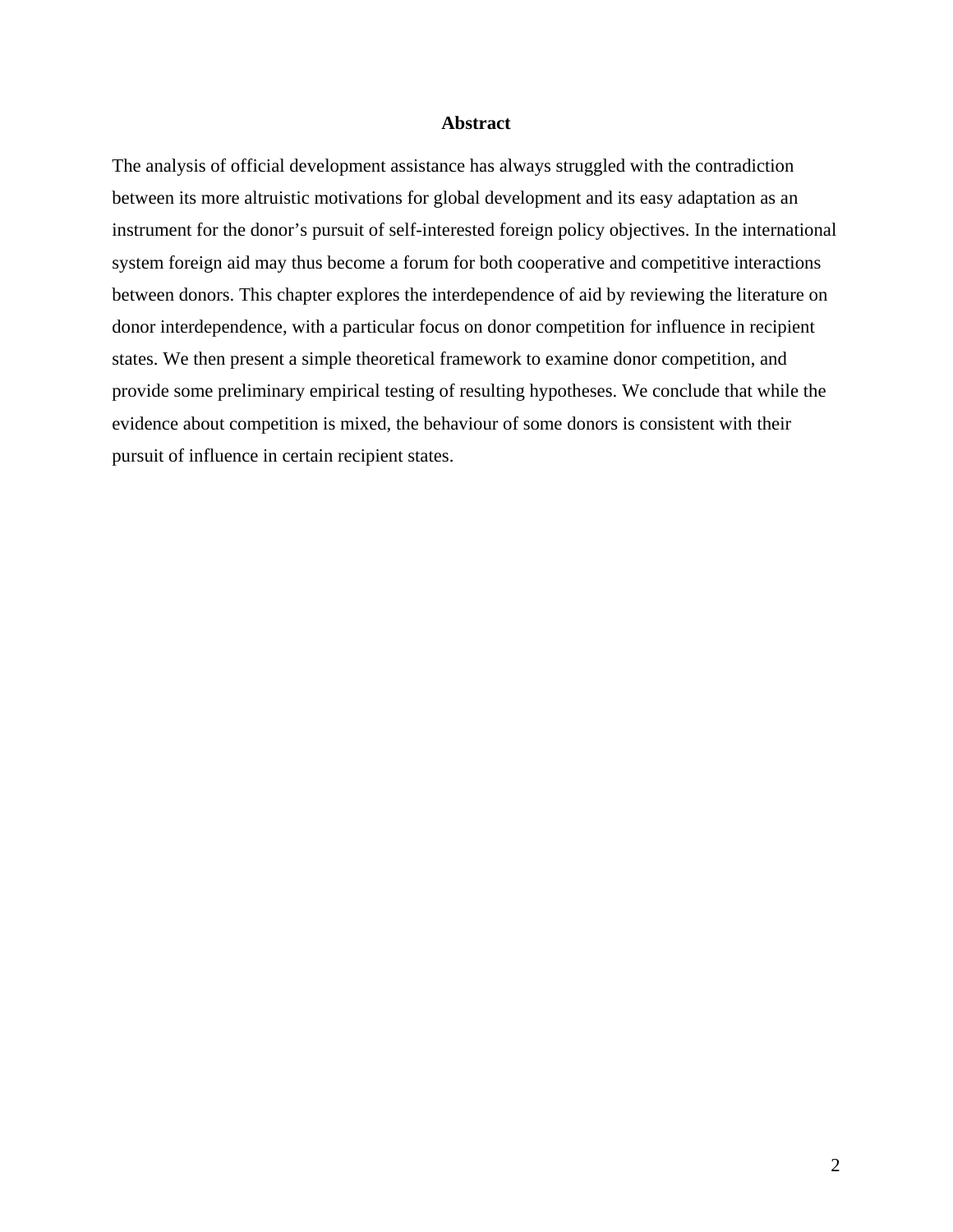### **Introduction**

For many poorer countries, official development assistance (ODA) from donors is a critical means of financing development programs. Many low-income countries face meagre domestic savings bases and restricted opportunities for taxation, and have thus come to rely on capital inflows from abroad. While international private capital flows have expanded dramatically over the past 25 years, these remain fairly heavily concentrated in only a few emerging market countries. Consequently, for many countries ODA remains important for financing capital accumulation, government expenditures, and imports. As a result, ODA remains the focus of a considerable amount of research, which it has been for the past half century.

 One strand of this research on ODA consists of the many studies that have attempted to identify the factors that determine the allocation of development assistance. These studies typically use regression analysis to ascertain which recipient country characteristics are associated with greater or lesser ODA flows. One of the debates that this line of research has often addressed is that of donor motivation, with a focus on determining the relative importance of "recipient need" and "donor interests" in generating observed allocation patterns. Most key donors have been examined using this lens, though often without regard for the behaviour of other donors.

 The idea of competition between donors obviously co-existed with the earlier pre-1990 literature. In the context of the Cold War, it was clear that the "Western bloc" and "Soviet bloc" used aid (as well as military assistance and other inducements) to win over client states. This inter-bloc antagonism was accepted as a basic feature of the international system, but was rarely investigated empirically because of the absence of comparable data. The common data reporting standards of the Development Assistance Committee (DAC) of the Organization for Economic Cooperation and Development (OECD) instead provided an empirical basis for investigating the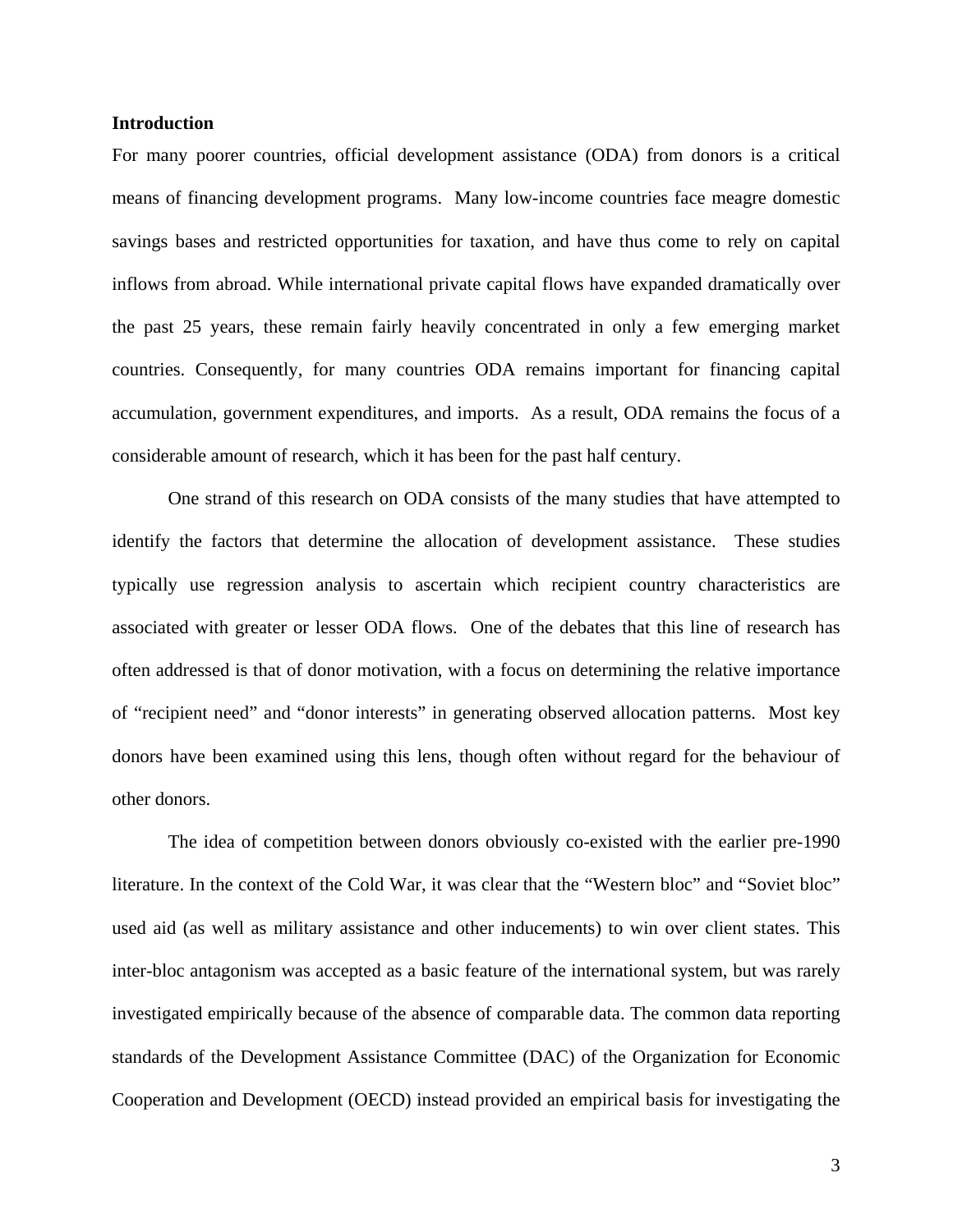presumably more constructive interdependence and collaboration amongst DAC donors. This DAC-focused analysis became even more prominent after the Cold War ended.

 More recently, some researchers have recognized the possibility that even relatively likeminded donors may interact with one another in important ways. Initially the analysis dealt primarily with donor collaboration, taking its cue from the strand of analysis that emphasized the altruistic and recipient-focused dimension of foreign aid. Eventually the range of potential donor interactions under consideration expanded to include strategic competition between donors, even between members of the DAC.

 The purpose of this chapter paper extends these analyses of donor interaction by considering the possibility that they use their expenditures to maximize their influence in different recipient states. The roots of this paper, therefore, are firmly planted in the "donor interests" model. Where the paper diverges from most traditional studies is in giving donors explicitly competitive motivations. Influence is not simply a function of the donor's own contributions, but rather depends on their generosity relative to that of other donors.

 In substantive terms this chapter first reviews in some detail the literature on donor behaviour, with particular attention being paid to the recent work on donor interactions. We then present a simple conceptual framework to outline the implications of donor competition for the allocation of aid. We then present some simple tests of the hypotheses that emerge from our theorizing about competition. A final section concludes with a summary, the policy implications, and a consideration of research extensions.

#### **Literature Review**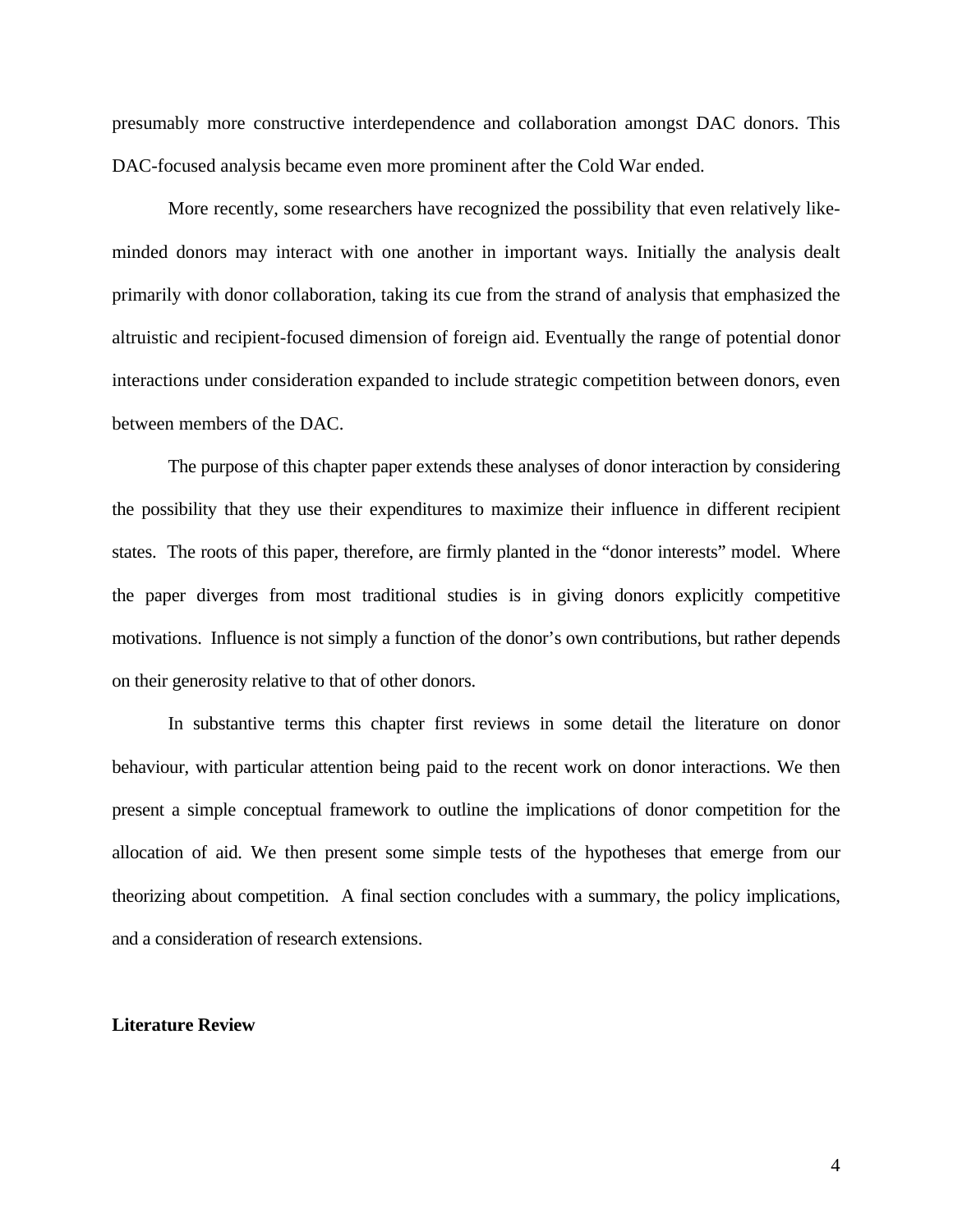Questions surrounding the competitive and collaborative elements of donor behaviour are firmly rooted in a broader literature that examines the factors that drive aid allocation. Traditionally, the aid allocation literature has suggested that donor behaviour tends to be driven by donor self-interest (Alesina and Dollar, 2000; Maizels and Nissanke, 1984; McKinlay and Little, 1977; Schraeder, Hook and Taylor, 1998), recipient need (Faust, 2011), or a combination of both (Berthelemy, 2005; Hoeffler and Outram, 2008).

 Within the literature, the finding that aid activities are determined by donor specific factors, typically political and economic interests, is well documented. Early allocation studies (McKinlay and Little, 1978a, 1978b, 1979; Maizels and Nissanke, 1984), find clear evidence that aid allocation patterns are typically more consistent with donor interests than recipient-specific factors. Using separate equations to estimate the influence of recipient need and donor interest on aid allocation, McKinlay and Little (1977, 1978b) test the determinants of ODA flows from France and the United States. They conclude that while there are some differences amongst donors, allocation patterns are generally more consistent with donor interests. Similarly, Maizels and Nissanke (1984) test for differences in the balance between recipient need and donor interest in the bilateral allocations of several large donors, concluding that donor interest explains 80 per cent of variation in per capita aid allocations from 1978-1980.

 The significance of donor interests in determining aid activities is echoed by Alesina and Dollar (2000), who combine variables for both recipient characteristics and donor interests into a single equation and show that aid allocation is primarily determined by donor strategy (including colonial linkages). More recently, Berthelemy (2005) finds that donors not only use ODA to reinforce political ties with recipients, but that many donors also target aid towards key economic and trading partners.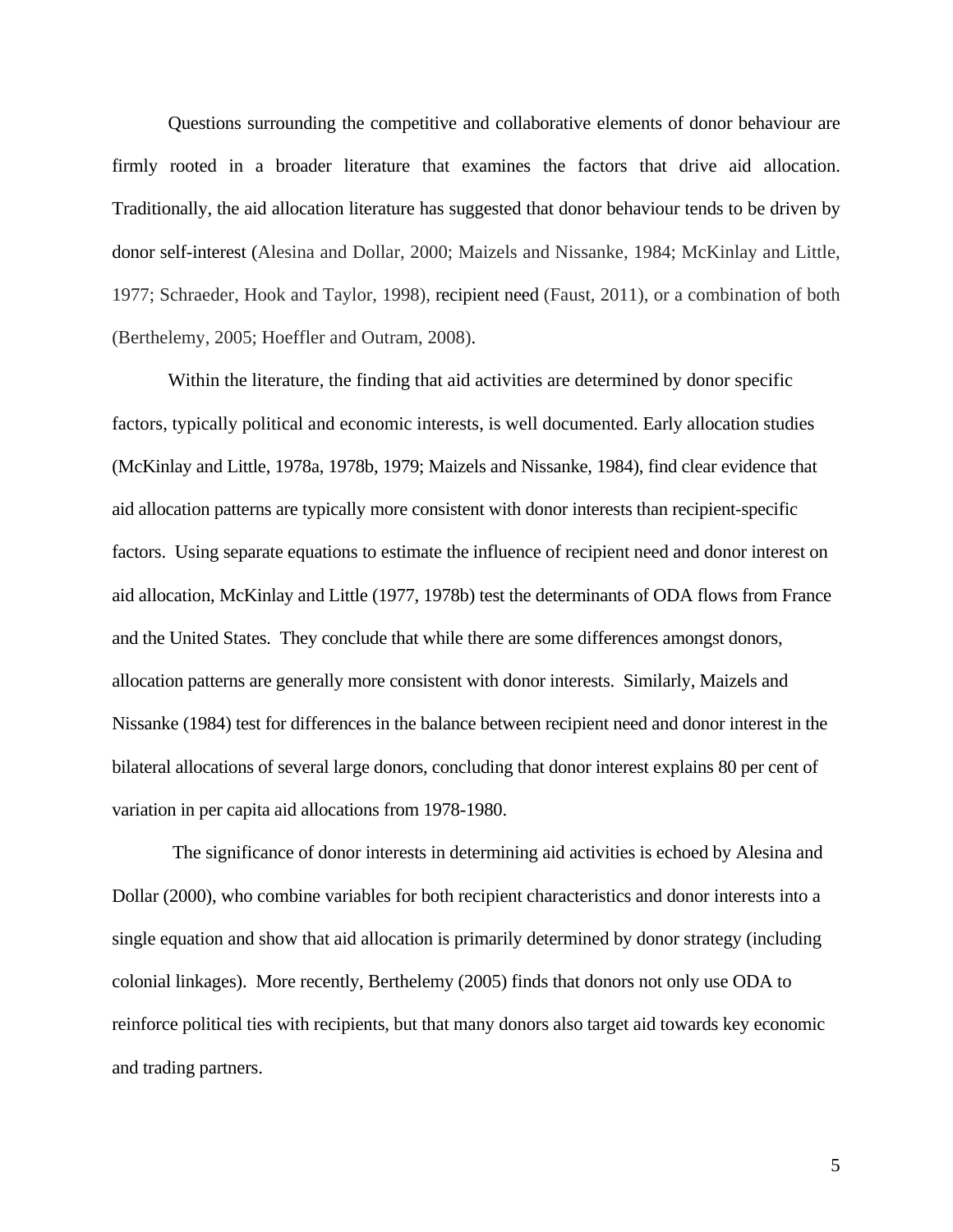While the majority of the literature continues to emphasize the significance of donor interests, suggesting that donor specific factors play a major role in determining donor behaviour, the centrality of donor-specific factors in determining aid allocation was partially challenged by Mosley (1981), McGillivray and White (1993), and Lumsdaine (1993), who found some early evidence to suggest that donors partially base allocation on recipient need. More recently, Faust (2011) finds that the most transparent donors tend to allocate aid based on recipient need, while Hoeffler and Outram (2008) and Berthelemy (2005) show that both recipient need and donor interests are important determinants of aid allocation.

 Similarly, a series of recent studies have found that donors are increasingly allocating aid based on the policy conditions of recipient countries (Berthelemy and Tichit, 2004; Sundberg and Gelb, 2006; Claessens, Cassimon and Van Campenhout, 2009; Dietrich, 2012), suggesting that donor behaviour is increasingly influenced by recipient-specific factors and behaviour.

 The aid allocation literature has become increasingly sophisticated in its portrait of donor decision-making and more nuanced in its understanding of the key elements of donor behaviour. What has been less well developed, however, is its relative neglect of the potential for strategic interaction between donors and how such interactions might influence donor activities.

#### *Fragmentation, Herding, and Orphaning*

 In general the literature examining the interaction between donors has highlighted four key types of behaviour: herding, orphaning, competition and coordination. Underlying each type of behaviour is the basic understanding that donor behaviour is often correlated and may even be partially determined in a causal process by the behaviour of other donors.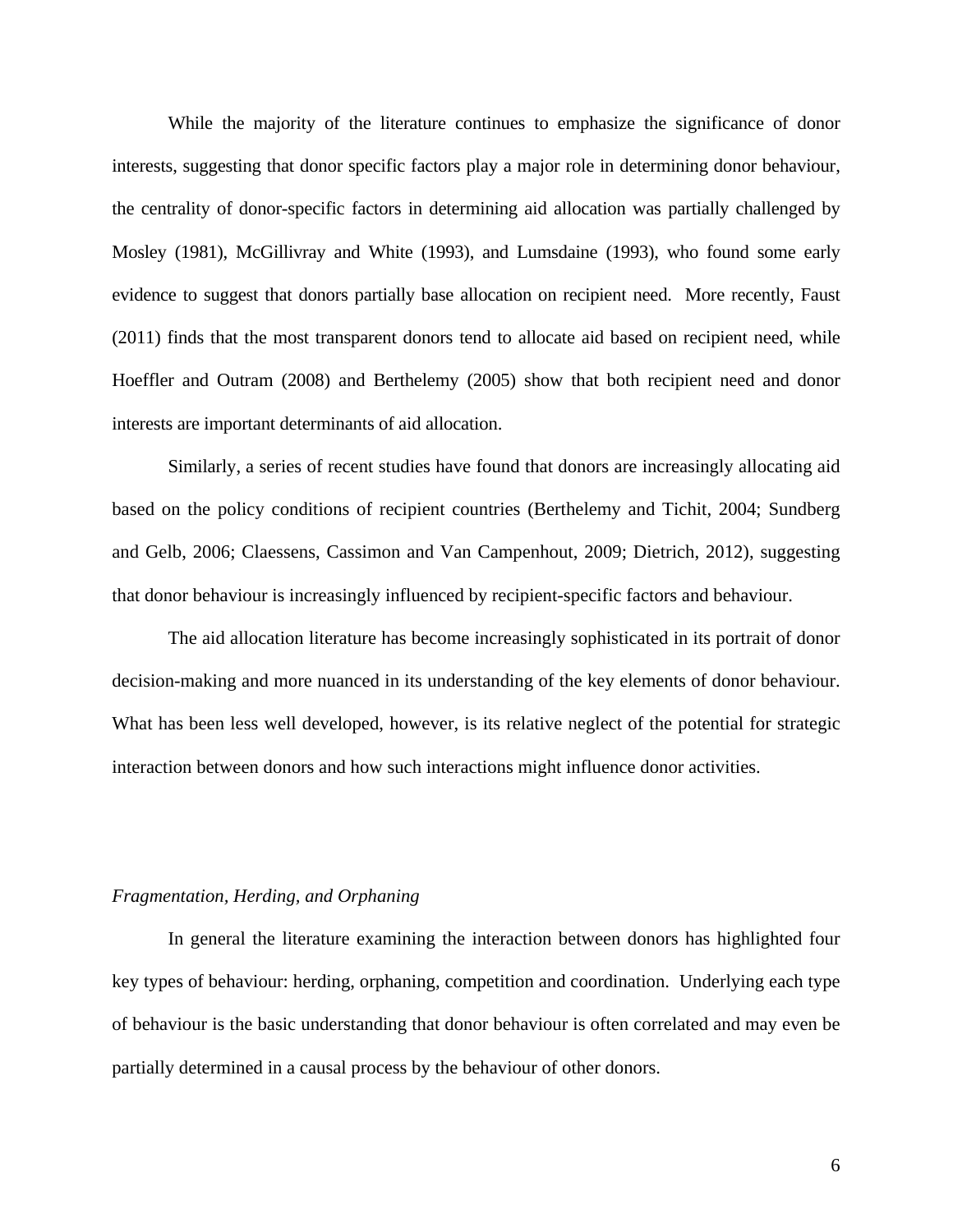Early evidence that donors consider the actions of other donors in making aid related decisions is presented by Hickman (1993) and Katada (1997), who examine the possibility that ODA allocations from some donors could affect the allocation behaviour of others. In examining the determinants of Japanese aid allocation, both find evidence to suggest that Japanese aid preferences are partially determined by the allocation preferences of other donors, particularly the US (Katada, 1997; Hickman, 1993), and Great Britain (Hickman, 1993). While the evidence of "cue taking" presented in these early studies are based on analysis drawn from an individual case, their findings provide the first real evidence that donor behaviour may be influenced by the preferences and behaviours of other donors.

 Rowlands and Ketcheson (2002) pursue this analysis further, examining ten major donors in sub-Saharan Africa and testing for convergence or divergence in their patterns of allocation. Traditional econometric analysis is used to test for the influences on donor allocations of other donors (the U.S. separately and the donor group as a collective) as well as for the activities of the World Bank and the International Monetary Fund (IMF). In general there is evidence that while some countries (France and Belgium) have become more closely aligned with the donor community as a whole, the end of the Cold War was generally marked by a reduction in inter-donor convergence.

 Evidence of cue taking suggests that donors may exert 'herd' like behaviour in their aid activities. In conducting a cross-donor examination of the relationship between the total aid provided by G7 donors and the ODA effort by other donors, Arvin, Savage and Scigliano (1998) find that Canada is the only G7 country to show signs of herd behaviour in its aid activities as indicated by the presence of a positive correlation between the aid efforts of Canada and those of its G7 partners.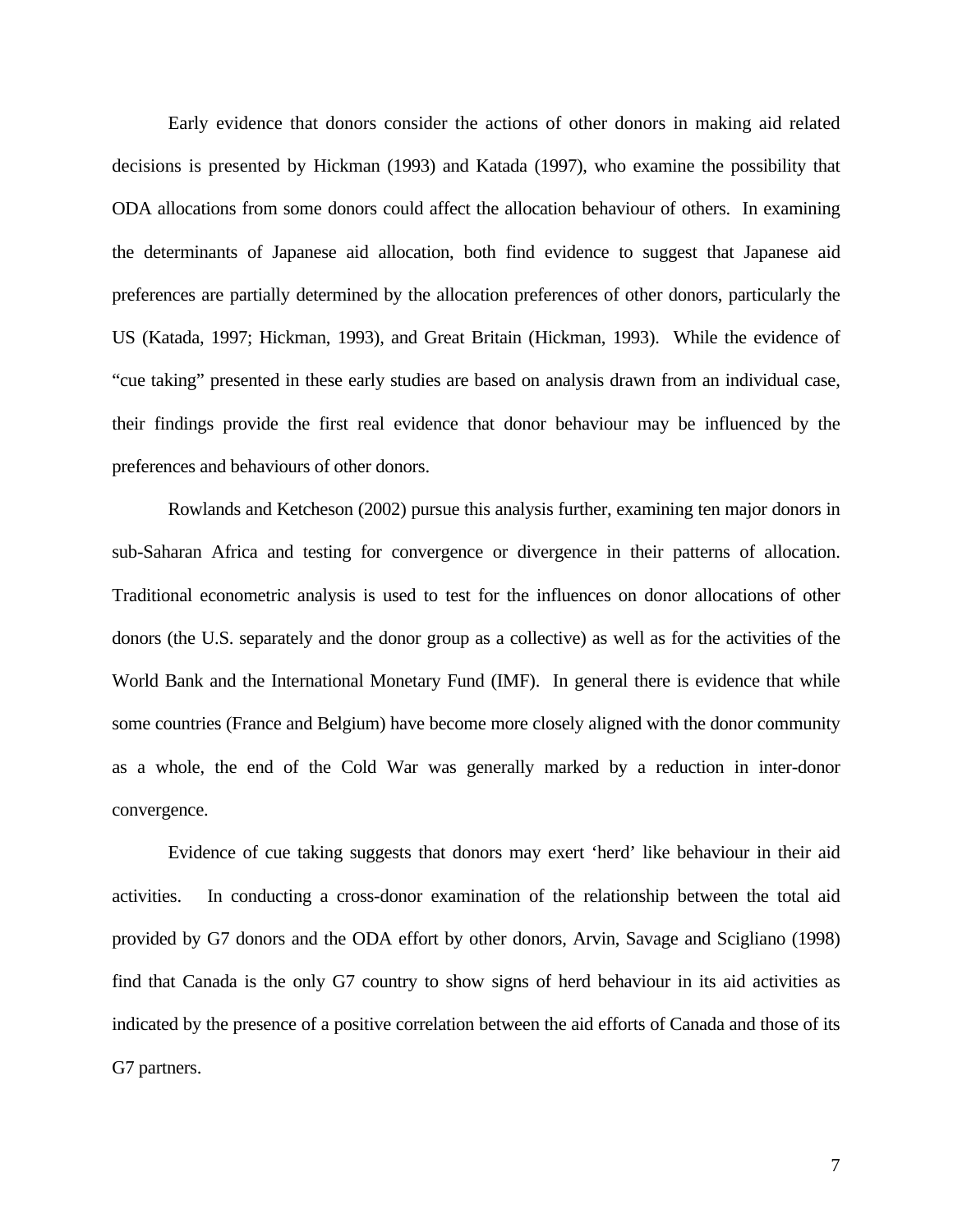Similar methods were used by Vazquez (2008), Berthelemy (2005), and Tarp et al (1998), who capture the so called 'bandwagon effect' in their analyses of donor behaviour. For Vazquez, evidence of 'bandwagoning' is apparent in the case of Spanish aid allocation, where an increase in aid receipts to a particular recipient increased the likelihood that the recipient would also receive aid from Spain by 41%. Using a two-step Heckman model, Berthelemy (2005) further finds that donors increase aid to particular recipients when the total assistance from bilateral and multilateral partners to that country increases. While these studies provide early evidence that donors may respond to the allocation preferences of other donors through increasing aid to internationally preferred recipients, questions of the pervasiveness of herd behaviour in determining aid allocation and the size of the effect remained unanswered.

 Frot and Santiso (2009) provide the first attempt to systemically understand herd behaviour between donors. Building on the bandwagoning literature, Frot and Santiso develop a measure of herd behaviour to identify the proportion of changes (increases or decreases) in aid allocation to any recipient in comparison to average changes in aid to that recipient from all donors. Using country programmable aid to control for aid channels prone to clustering (humanitarian aid, debt relief, and food aid), and controlling for covariates that are likely to generate uniform response from donors (such as conflict, democratization, or foreign intervention), Frot and Santiso find evidence that herd behaviour is a significant feature in aid allocation. More specifically, their results show that 'herding' patterns could explain 11% of aid allocations and that bilateral donors tend to exhibit 'herd' behaviour more often than multilateral counterparts.

 While Frot and Santiso's (2009) herding measures mark a step towards understanding herd behaviour in donor activities, their analysis leaves significant room for further exploration. As noted by Davies and Klasen (2013), Frot and Santiso's analysis focuses on the direction of changes to aid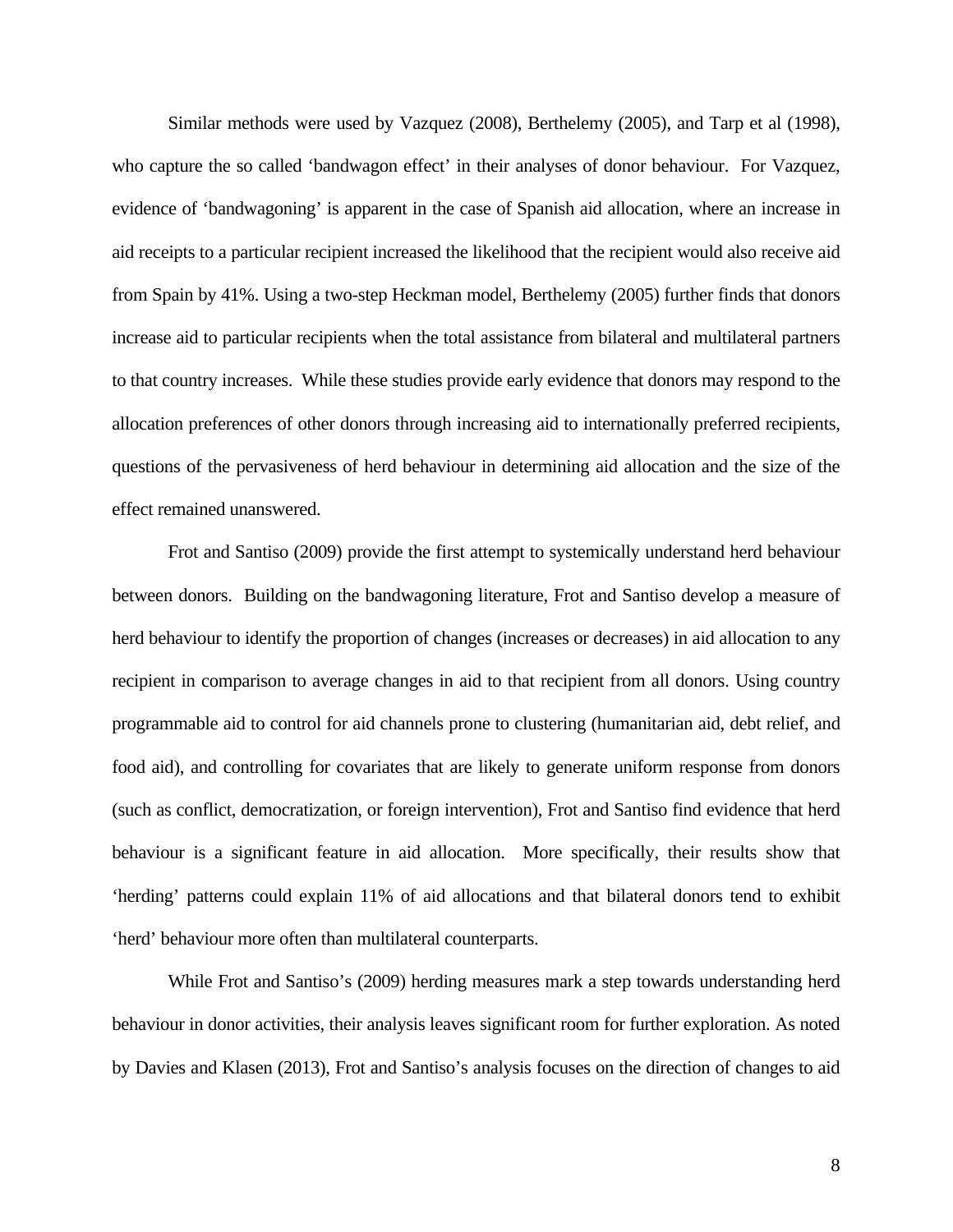allocation without addressing the magnitude of the changes to aid flows related to herd behaviour. Moreover, Frot and Santiso's analysis fails to offer an account of changes to herding over time, particularly in relation to international standards that may alter aid allocation such as selectivity and the focus on good governance (Davies and Klasen, 2013). Perhaps most significantly, Davies and Klasen point out that Frot and Santiso's study does not meaningfully engage with the concept of 'lead donorship' and makes minimal effort to understanding and distinguish between donors that serve as 'leaders' and those that form part of the 'herd' (Davies and Klasen, 2013).

 Using a spatial econometric framework that examines country allocations between 1988- 2007, Davies and Klasen (2013) seek to extend Frot and Santiso's analysis in order to account for variations over time, the differences in 'leading' effects between donors, and to examine donor behaviour in different recipient groups such as 'darlings' and 'orphans'. Davies and Klasen use GMM procedures to estimate the strategic interaction of donors, examining changes in gross bilateral ODA disbursements and controlling for factors that traditionally influence aid allocation (such as donor interest, recipient need, and recipient institutions). They find that the donor allocation preferences has a significant and robust positive effect on the allocation preferences of other bilateral donors, where a 1% increase in aid by another donor leads to a 0.3% increase in a donor's own aid allocation. In these cases, most donors tend to follow the allocation decisions of the largest five bilateral donors. The effect is particularly strong prior to 2000 and has become weaker more recently, which could suggest some success in efforts to increase donor specialization and coordination. The authors also find that the positive dependence of aid allocation is large in Sub-Saharan Africa and the Middle East and is particularly significant for aid 'orphans'.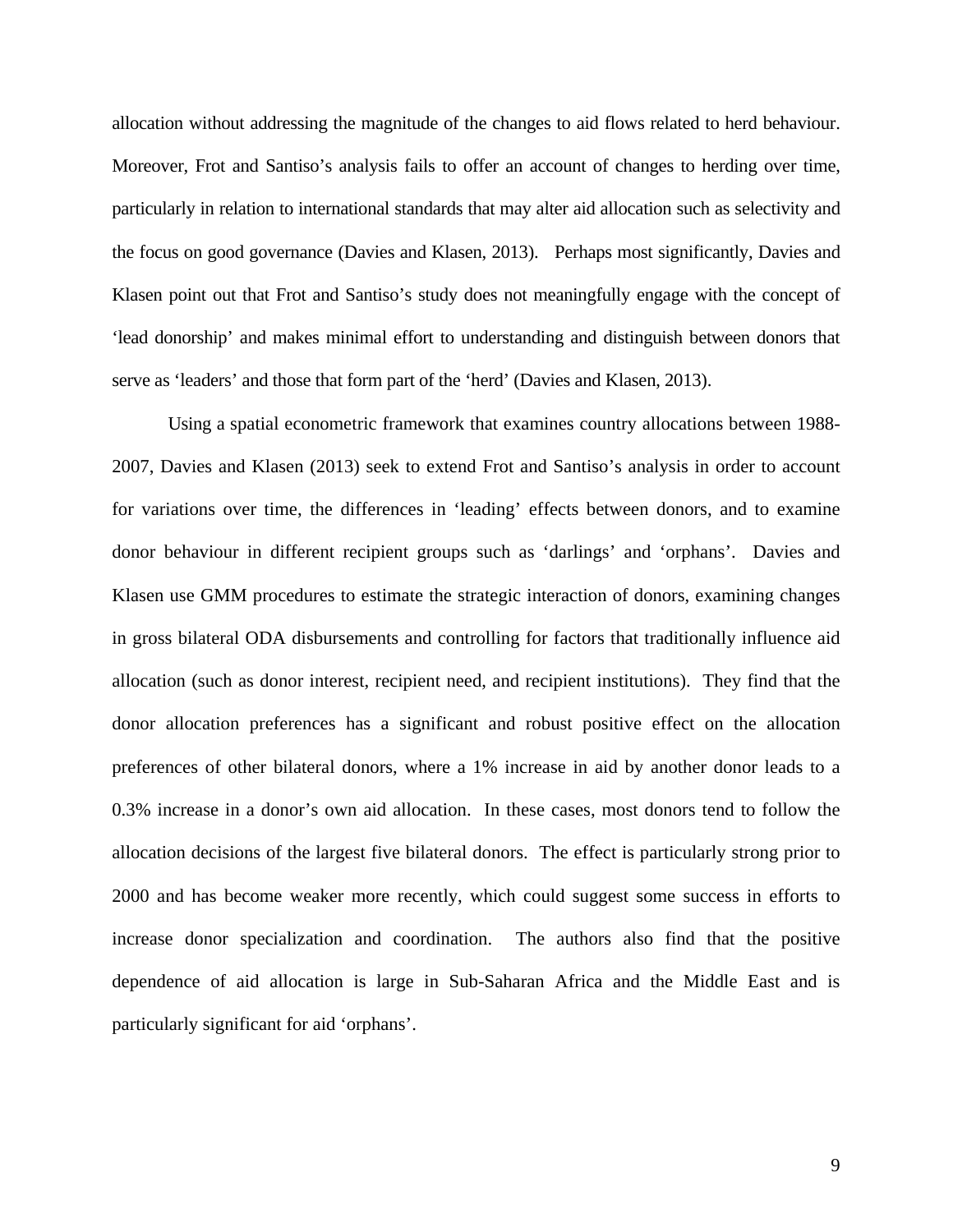The current state of the herding literature has left several questions unanswered. Firstly, current studies have treated 'herd' donors as a unified whole and have made little effort to distinguish between donors or donor groupings. Although attempts have been made to determine which donors 'lead' donor behaviour (Davies and Klasen, 2013), little attention has been paid to differences between donors that exhibit herd behaviour. This raises important questions concerning which donors are more or less prone to herd like behaviour and whether there are clear differences between specific donor groupings ie. emerging donors, mid-size donors, etc. Such analysis could serve to highlight the rationale underlying herding and could deepen current knowledge of donor behaviour.

 Secondly, discussions of herd behaviour place little emphasis on the timelines that contribute to herd behaviour. While Frot and Santiso (2009) control for humanitarian and food relief, the effects of other shocks or crises (both economic or political) in recipient countries has not been examined in terms of their relation to herd behaviour. The question is whether donors respond to such shocks as a herd. Particularly in the case of economic crises, herd behaviour could be problematic to the degree that it causes donors to focus limited resources on a few favoured recipients. A deeper exploration of when donors tend to herd could provide further insight into the intricacies of donor behaviour.

#### *Competition and Co-ordination*

 The idea of herding lies somewhere between the notion of non-causal correlation across donor aid patterns and a more conscious donor interactions derived from competitive or collaborative impulses. Attributing aid correlations to competition or co-ordination implies the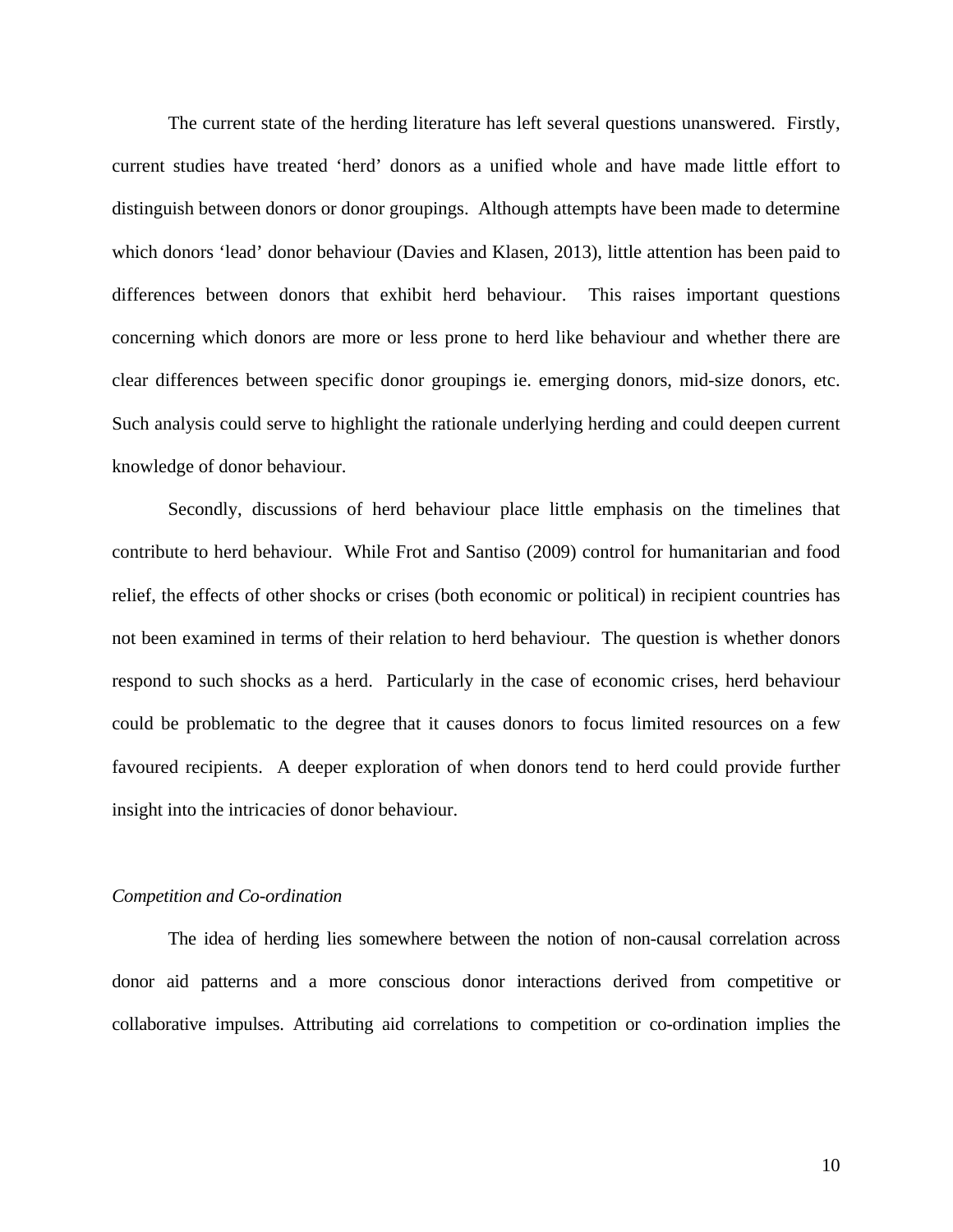existence of some sort of strategic calculation on the part of donors. One extreme form of coordination emerges in the early analysis of Trumbull and Wall (1994).

 Trumbull and Wall (1994) break from earlier studies of aid allocation, which focused on the specific preferences of individual donors, by considering the influence of cross-donor interactions on donor behaviour. They test whether ODA from the donor community should be treated as jointly determined according to a single common model of aggregate donor behaviour derived from the simultaneous optimisation decisions of donors. While Trumbull and Wall find that aid allocation is largely determined by recipient need, their inclusion of interactions between donors as a determinant of donor behaviour marked a significant contribution (Wall, 1995).

 Political scientists have also suggested that there is an emergent "aid regime" that is of particular relevance for "middle power" donors such as Canada, the Netherlands, Norway, and Sweden (Stokke, 1989; Lavergne, 1995; Black and Therien, 1996). In addition to arising from a congruence of interests and philosophies, there are distinct multilateral institutions such as the World Bank, the International Monetary Fund, and the DAC, for the development and spread of jointly developed themes and priorities for ODA (Black and Therien, 1996).

 These institutional mechanisms for coordination, however, are not omnipotent, and some key players seem either unable, or in some cases unwilling (Clift, 1988), to exercise leadership in coordinating the aid activities of others. Some researchers, such as Whittington and Calhoun (1988), cast doubt on the extent to which donor behaviour matches the rhetoric of coordination. They claim that "[t]o date the campaign for donor co-ordination has been carried out at a fairly superficial level…Part of the problem is simply that all donors want to *co-ordinate*, but no one wants to be *co-ordinated*" (Whittington and Calhoun, 1988: 306-307, their emphasis).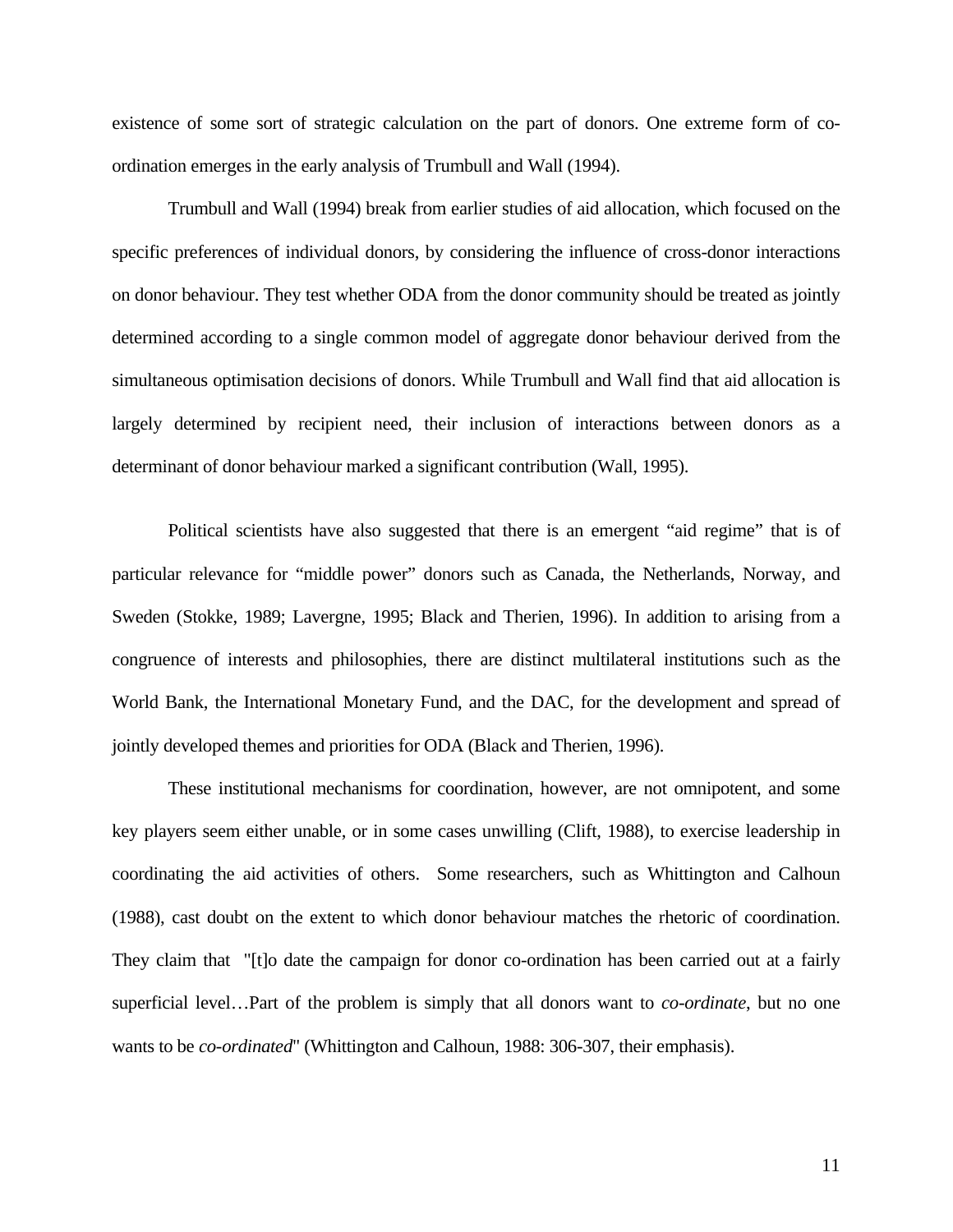The introduction of strategic interaction into discussions of donor behaviour is not insignificant and gave rise to analyses that move from the traditional understanding that aid allocation is linked to donor-recipient relations, to acknowledging that donor-donor interactions are also likely to contribute to patterns of aid allocation. In general, questions surrounding the strategic interaction of donors as a determinant of aid are central for understanding the degree to which aid allocation is determined by competition or collaboration between donors. The basic logic underlying competitive behaviour between donors is the understanding that primary donorship in any given recipient provides the donor with additional compensation in the form of influence or prodonor policies (Knack 2004; Bueno de Mesquita and Smith, 2007). At the same time, questions of aid effectiveness and a general understanding that coordination is beneficial for development causes donors to face dual incentives associated with pursuing self-interested action through competition for influence in key recipients, while attempting to further developmental objectives through coordination.

 With the 2005 Paris Declaration for Aid Effectiveness, coordination between donors has become a distinct component of the aid agenda. However, recent research has shown that many donors have failed to coordinate their aid activities despite increasing emphasis on the importance of coordination as a means for reducing fragmentation and improving the quality of aid programming. According to Nunnenkamp et al. (2013), donor coordination has actually weakened since the emergence of the Paris Declaration. Nunnenkamp et al. find that while changing aid priorities has led to a reduction in aid fragmentation, the costs of coordination, such as a reduced ability for donors to link individual aid resources to clear outcomes, may outweigh potential gains to aid effectiveness for donors and lessen the incentive to coordinate.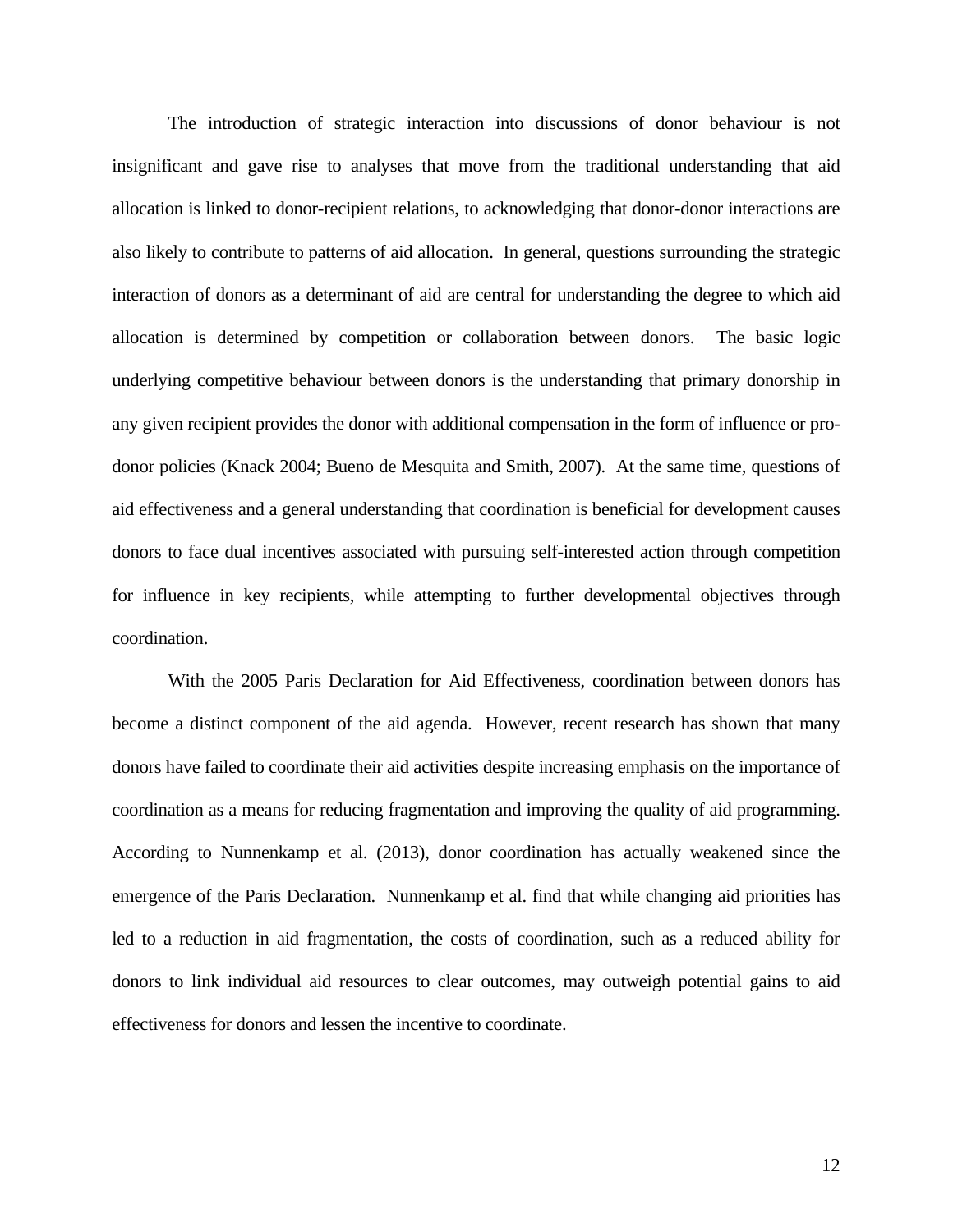According to Steinwand (2013), the propensity for donors to compete or coordinate aid activities is linked to both collective actions problems and incentives based on the distinction between the provision of public or private goods, and the presence of a 'lead donor' with longlasting ties to a particular recipient country. The model for donor coordination is grounded in an attempt to see whether aid from one donor produces 'spill-ins' for the aid decisions of other donors. Analysing differences in cases where lead donorship is present, and cases where it is absent, (as established using Herfindahl-Hirschman index of donor concentration), the model uses varying connectivity weights (larger weight for cases with a lead donor) to capture complementarities and substitutions in aid provision for each recipient country and donor from 2004-2010. In developing a theory that combines spatial autoregressive models and non-parametric model discrimination techniques, Steinward finds evidence of collusion in the provision of private good aid in the presence of a lead donor, and a lack of coordination and competition in the absence of a lead donor.

 While Steinward suggests that the presence of a lead donor alters the behaviour of other donors involved within a given recipient, Lebovic (2005) examines the incentive to be the largest donor in any given recipient. According to Lebovic, donors benefit from being the largest aid contributor beyond the payoff associated with a given level of aid. Using a Heckman treatment model to assess bilateral disbursements from the United States, Japan, France, Germany, and the United Kingdom to 101 recipient countries between 1970 and 1994, Lebovic's model accounts for both whether a recipient country has a given contributor as a primary donor, as well as for the amount of aid that the country receives from that donor. Lebovic finds indirect evidence that primary donorship is linked to donor interest, suggesting that donors establish themselves as primary donors in priority countries to capitalize on the prestige and symbolic benefits that stem from being the largest contributor.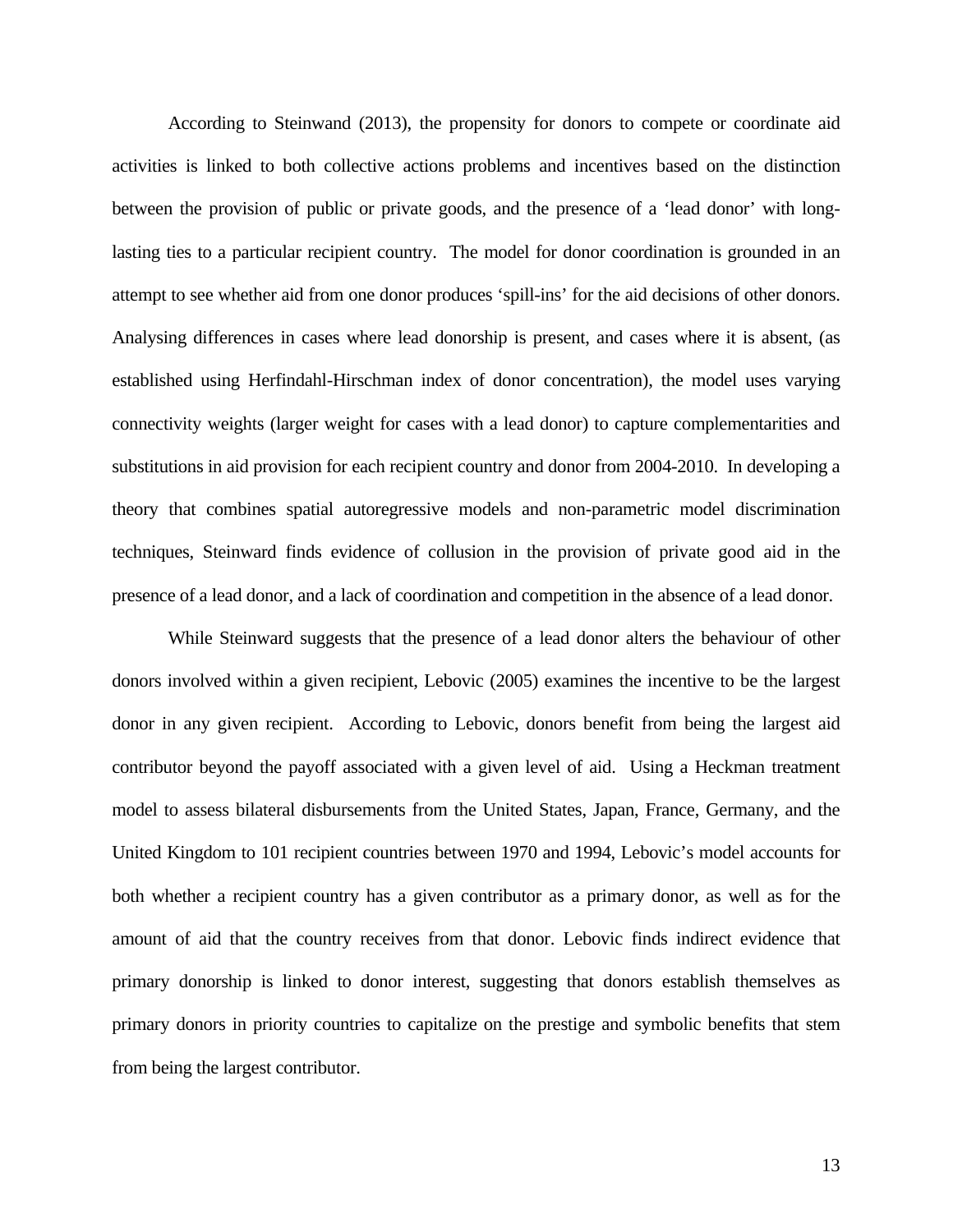While Lebovic's study finds clear evidence of competitive behaviour and the desire by donors to secure the 'top-spot' within recipient countries, the model offers little in terms of understanding the dynamic responses of donors in instances when other donors seek to secure lead donorship. Based on the understanding that lead donorship provides benefits for donors, it is likely that others may seek to challenge top donors in order to extract additional influence over important partners. To our knowledge, the current literature fails to provide any attempt to model competitive interactions in terms of donor responses to potential threats to lead donorship.

 Recently, some studies have sought to focus specific recipient-level factors that prompt competitive behaviour by donors. Focusing specifically on donor competition for export markets, Fuchs et al. (2013) and Barthel et al. (2013) test whether commercial and political self-interest has prevented coordination between donors. In examining the aid efforts of France, Germany, Japan, the United States and the United Kingdom, Fuchs et al. asks whether commercial and political selfinterest has also worked against closer coordination among donors. Focusing on aid allocation from 1971-2008, the authors test the hypothesis that closer donor coordination of aid activities is prevented by competition among donors for export markets and political influence in recipient countries. Empirically, the authors build on an approach that compares aid portfolios within pairs of donor countries and uses the similarity of portfolios as a proxy for donor coordination. Closer similarity in allocation preferences by pairs of donors towards any recipient is assumed to reflect less coordination. The authors find that competition for export markets and political support from recipients prevents donors from coordinating aid more closely, suggesting that donors actively use aid to compete for influence in recipient countries.

 Similarly, Barthel et al. (2013) examines competition for recipient export markets between OECD-DAC donors as a factor that influences donor behaviour regarding aid allocation. The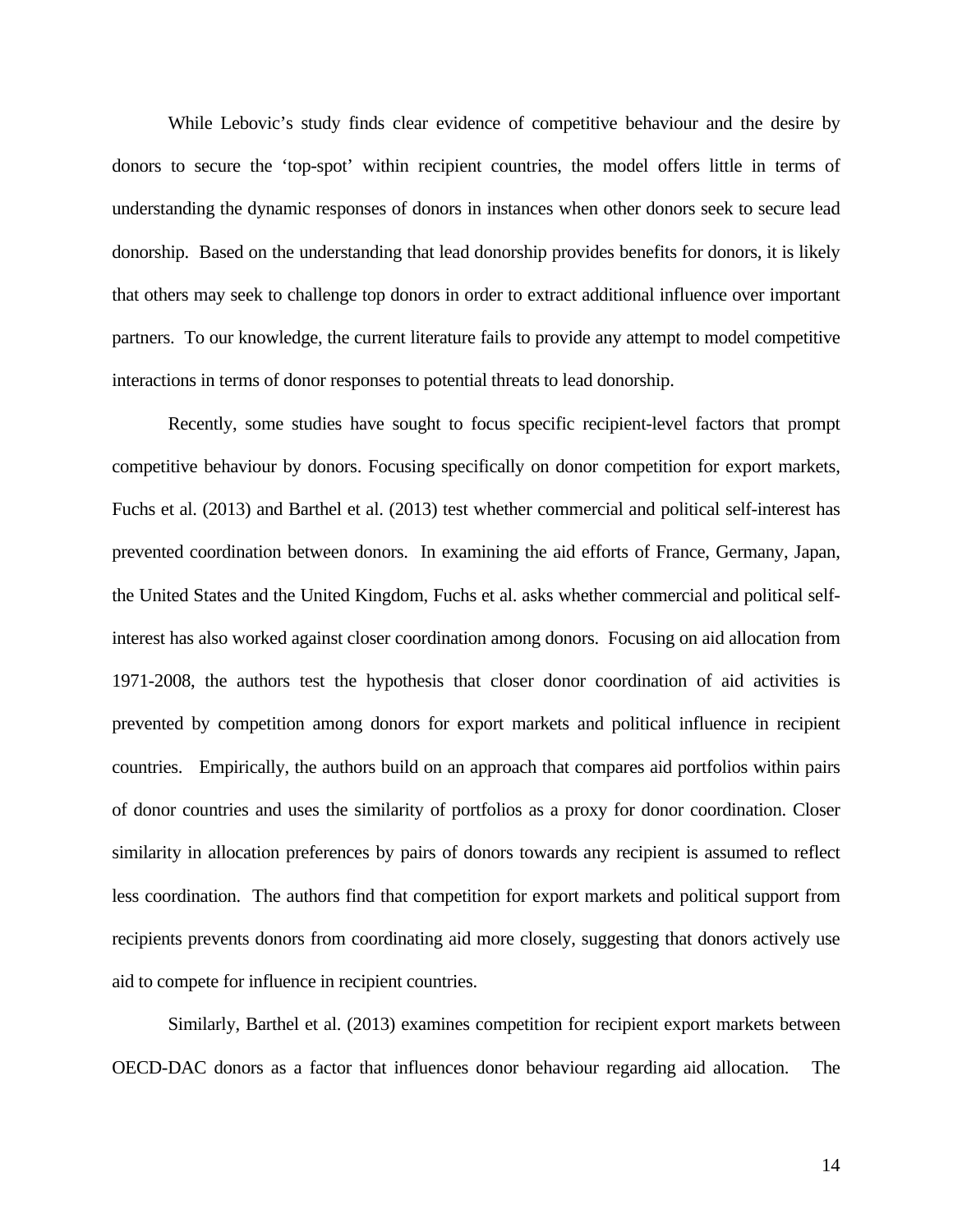authors analyse aid allocation using sector-specific aid data from 1995-2011 and assume that the impact of export competition is expected to matter more for aid projects in the economic infrastructure and production sectors than for aid projects for social development (health, education etc.). The authors use a fixed-effects Logit model to estimate 'eligibility' of recipients to receive donor funds followed by a linear fixed-effects estimator to measure the actual amount of aid allocated to a recipient. Barthel et al. find that donors that export to similar recipients are more likely to compete with each other for export market share, suggesting that aid allocation is likely to be spatially dependent on the actions of other donors. In essence, Barthel et al. suggest that donors are likely to make aid allocation decisions based on the donors they are competing against for strategic influence.

 Moreover, Cutrone (2010) focuses on the political incentives for donors to cooperate or compete for influence in key recipient countries. Based on the understanding that cooperation results from states being situated on the same side of the recipient state in policy space, Cutrone tests for competitive behaviour between donor 'blocks' (donors who cooperate with each other relative to other donors or donor 'blocks'). The author uses data from 1960-2005, focusing specifically on 14 donors (US, France, Germany, Japan, UK, Sweden, Spain, Denmark, Netherlands, Canada, Belgium, Australia, Soviet Union, and PRC). The hypotheses are tested using OLS models, testing differences in the allocation of economic as well as military aid. Cutrone finds that a cooperating block is likely to increase aid in response to increased aid levels by competing donors, suggesting that donors both account for and respond to the presence of other donors in recipient states.

 Cutrone's attempt to model the competitive relationship between 'blocks' of donors raises questions about alternative donor 'blocks' that could also be driving competitive interactions. In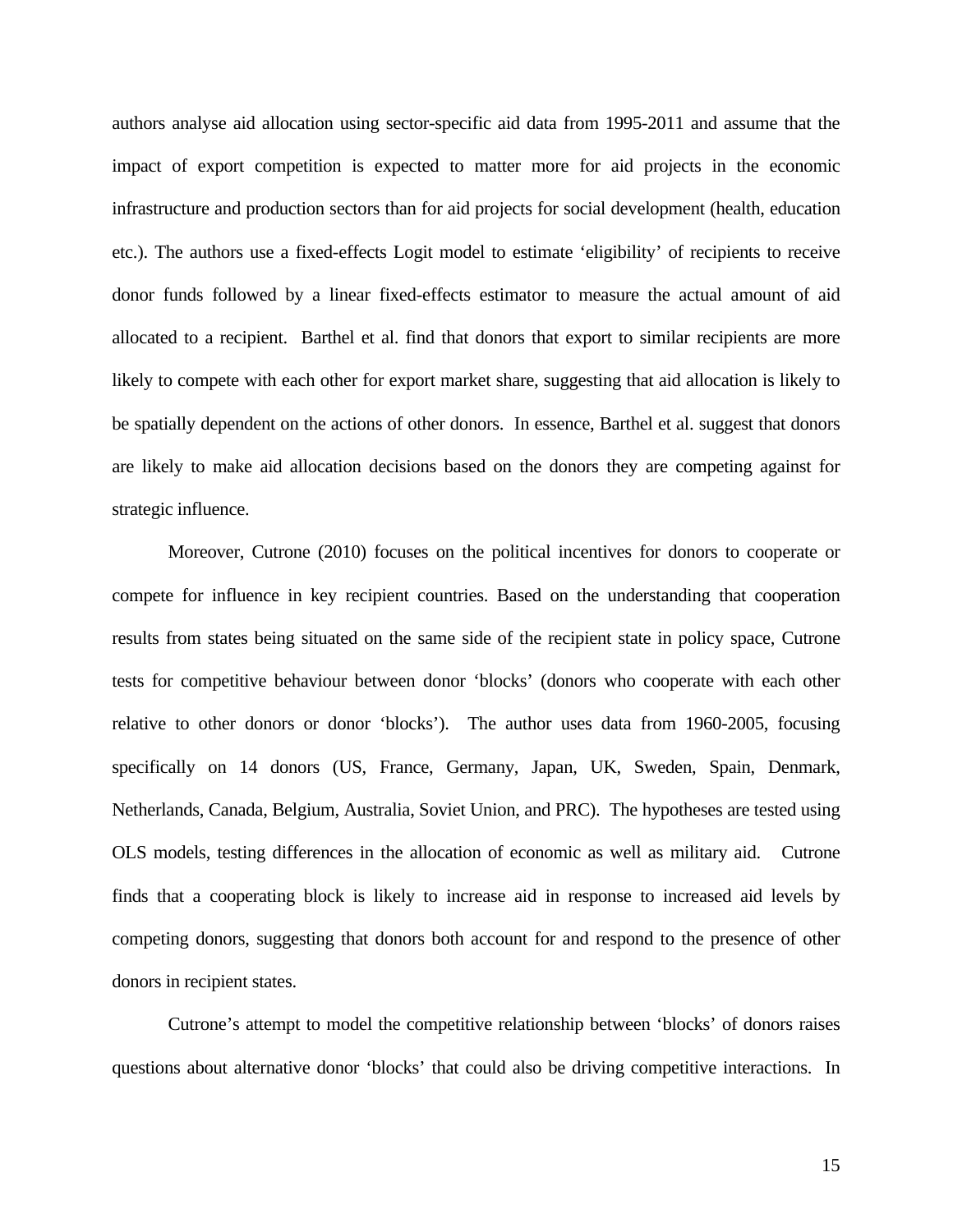particular, recent concerns over the emerging or BRICS donors, such as those expressed by Naim (2007), suggest that traditional donors are likely to begin competing with new donors groups. Analysing the competitive interaction between traditional and new donors would be a significant addition to the current literature, though undertaking the traditional empirical analysis of donor behaviour will currently be constrained by insufficient comparable data between DAC and many non-DAC donors.

Recently, Annen and Moers (2012) have sought to engage with questions of donor strategic interactions to help develop a model to explain donor fragmentation. Annen and Moers develop and test a game-theoretic framework to model donor interactions based on the assumption that each donor seeks to maximize its aid impact relative to other donors. The model predicts that large donors tend to engage in a strategic complementarity, where an increase in aid from other donors is likely to be met by a similar increase by a large donor. The opposite appears true for small donors, where smaller donors will attempt to maximize their relative impact by allocating more aid to countries that receive less from other donors. In terms of fragmentation, the model shows that donors that maximize the relative aid impact spread their budgets across a number of recipients in a unique Nash equilibrium, causing aid fragmentation.

 While Annen and Moers' study offers an important interpretation and model for understanding donor strategic interaction, they do not seek to assess differences in donor behaviour towards particular recipients (Annen and Moers, 2012). By not engaging with the donor-recipient relationship, current findings obscure differences between recipients that could alter donor preferences towards certain countries, such as the strategic values for particular donors or recipient need. Approaches that combine attempts to examine donor strategic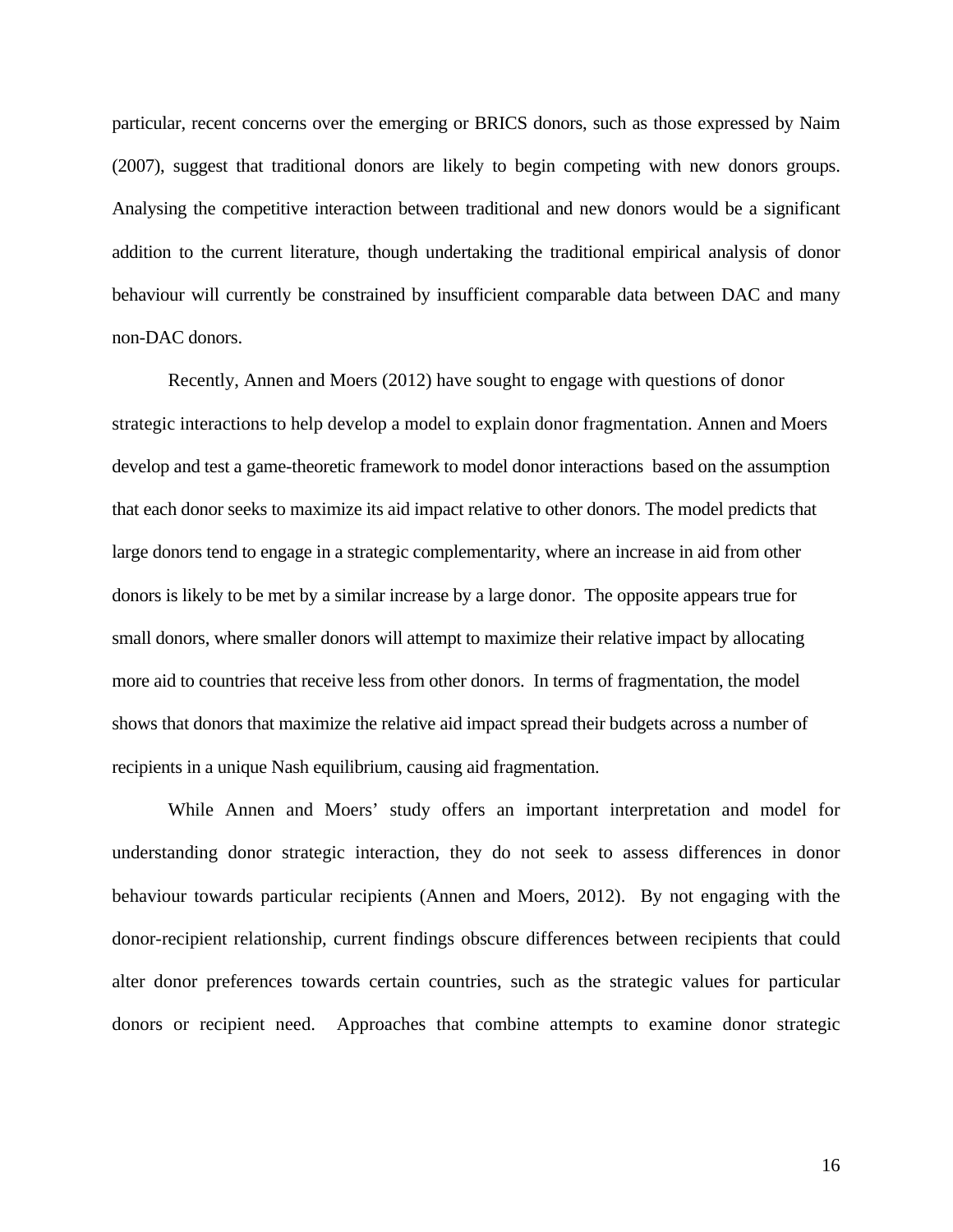interaction while accounting for the donor-recipient relationship could help to fill this gap (Annen and Moers, 2012).

 There appear to be two main gaps that arise from the current literature on the competitive or collaborative elements of donor behaviour. Firstly, a key challenge underlying the finding that donors actively compete for influence in recipient countries is the understanding that if donors provide aid to secure self-interest and exert influence over recipients, then the phenomenon of aid 'orphaning' should not be observed for an extended period of time. Based on the understanding that aid orphans, by definition, are not attracting large aid inflows, influence-seeking donors acting in self-interest should theoretically view aid orphans as a location to extract an additional benefit from aid at a relatively lower cost. The absence of such interventions by donors leaves room for the exploration of the recipient and donor related factors that prevent donors from competing for influence in orphaned countries. While the studies by Fuchs et al. (2013), Barthel et al. (2013), and Cutrone (2010) make some progress towards identifying certain recipient characteristics that generate either cooperative or competitive behaviour by donors, there remains scope for the exploration of additional variables to explain differences in the cooperative or competitive behaviour by donors in various recipient countries.

 Perhaps more significantly, the current literature largely fails to provide a dynamic model of donor behaviour, one that is able to account for not only the rationale for competitive versus cooperative behaviour, but that provides a basic model for understanding how donors respond to the actions of other donors. Questions of how donors respond to changes in the aid spending of other donors and whether donors respond to changes in aid levels or changes in the proportion of aid provided to any given recipient remain missing from our current understanding of donor behaviour.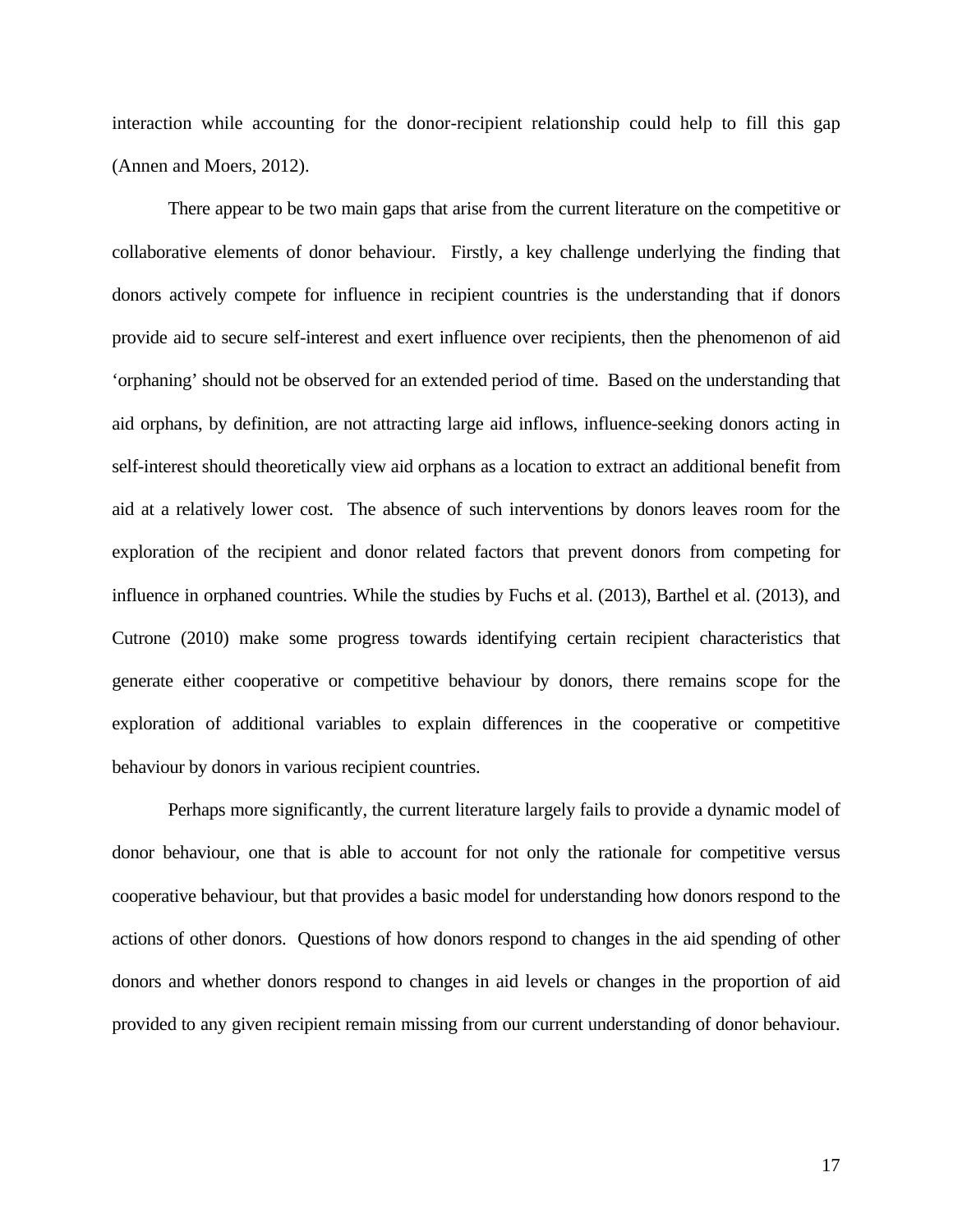The next section discusses some of the broad issues and consequent hypotheses of explicit strategic interaction between donors.

#### **A Conceptual Model of Donor Competition**

 $\overline{a}$ 

 In this section we examine briefly a conceptual model of donor competition in which donors seek to maximize their influence in a recipient state. The analysis, some of which is derived from earlier formal modelling by Rowlands (2008), focuses on the idea that donors may seek to become a major donor in a recipient country, i.e. to be amongst the top ranked donors as determined by relative contributions.<sup>1</sup> The justification is that if donors are seeking influence in recipient states, then they must seek to be of sufficient importance to have their views considered by the recipient, which has limited resources to deal with each of a potentially long list of donors. Being ranked in the top few donors will presumably give donor officials greater access to key decision makers in the recipient state's government. Although this is only one approach to motivating competitive behaviour, it seems a reasonable and policy-relevant formulation to explore.

 As noted, there has been relatively little formal modelling of donor competition. The closest analysis is provided by Annen and Moers (2012), who develop one of the only full formal models of donor behaviour. In their paper they first examine a two-donor, two-recipient model in which donors seek to maximize the net impact of their aid defined as "the difference between the total impact with and without the aid of that donor", or "to what extent a donor 'makes a difference'" (Annen and Moers, 2012;12). Their second formulation has donors maximizing

<sup>&</sup>lt;sup>1</sup> The underlying model takes the form of each of m donor governments deriving utility from allocating its budget (B) amongst n recipient states and other government expenditures where the utility donor i receives from the aid allocation  $D_i^j$  to each recipient j is of the form  $U_i^j = f(D_i^j, R_i^j)$  where  $R_i^j$  is the rank of donor i in recipient j. Since the rank depends on the aid allocations of other donors, the function f will not typically be smoothly continuous and twice differentiable. Therefore standard optimizing approaches will not generally yield closed-form solutions without some very strict assumptions.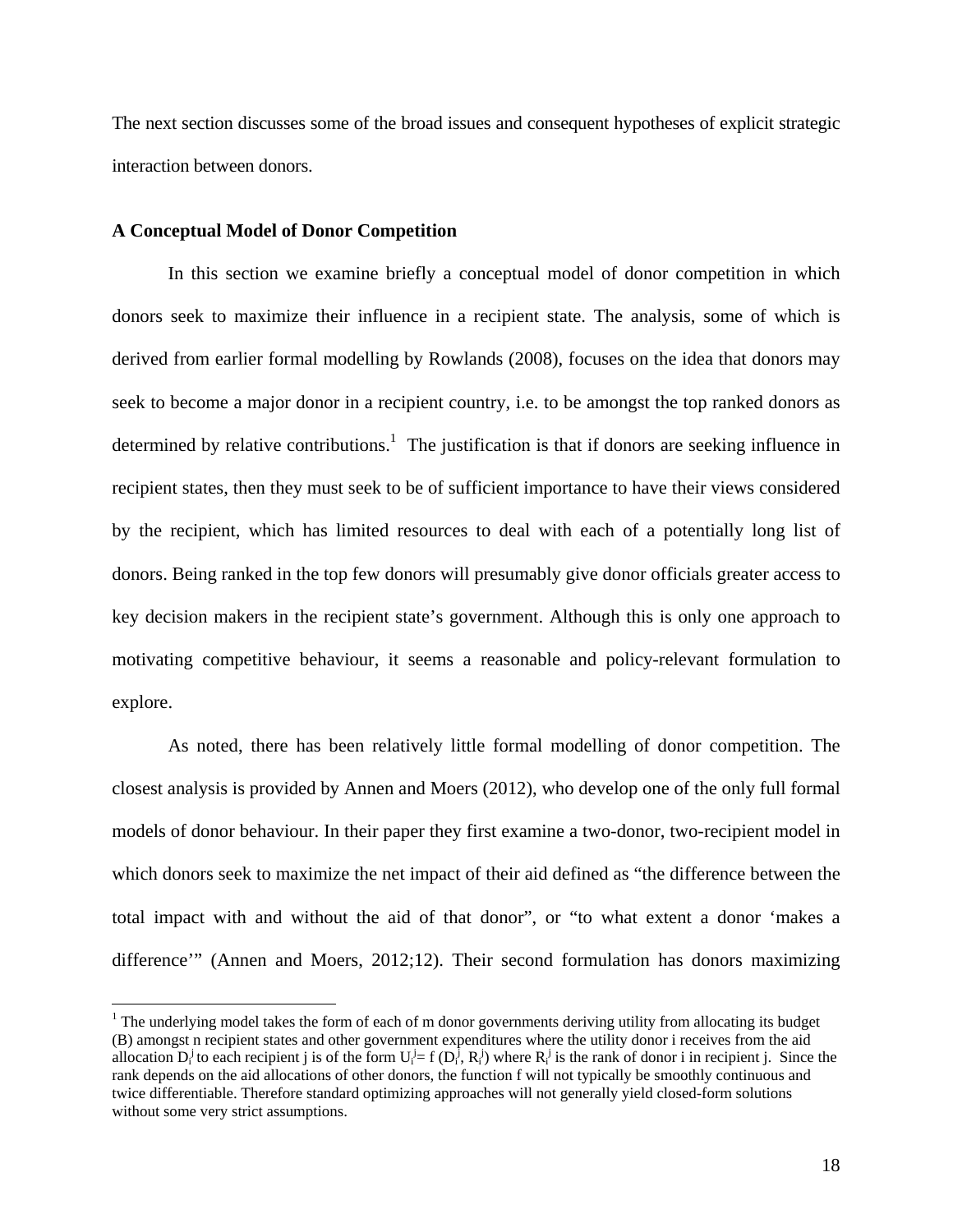their relative net aid impact, which is closer to the competitive structure we use. They explore this model for various scenarios according to the presence or absence of fixed costs to providing aid to a recipient, linear and non-linear aid impact functions and, ultimately, the presence of additional donors (differentiated by size) and recipients. Under these stylized but none the less useful formulations, it is often possible for the authors to identify unique Nash equilibria with some specific hypotheses regarding aid fragmentation and other measures of relative donor behaviour.

 In the problem considered here, donors maximizing rank adds a variety of complexities. First there is the problem of how to aggregate over the ranking achieved in different recipients. For example, if a donor ranks first in one country and third in two others, will that be deemed superior or inferior to ranking second in two countries and third in another? It is also necessary to make assumptions regarding the divisibility of the aid budget, and how donors evaluate cases where they are tied with another donor for the same rank. So any sort of solution would require some very strict assumptions about how a donor would evaluate different rank profiles, and what constraints it faces on dividing up its resources. It is also very likely that after a point, donor ranking is not important at all, and the difference between being the  $17<sup>th</sup>$  or  $18<sup>th</sup>$  ranked donor in a country becomes unimportant. So more intense competition is likely to occur only to achieve a very high ranking.

 A simple model of maximizing rank introduces a number of significant challenges to standard optimizing models in economics, though in some ways it is consistent with many of the same basic principles.<sup>2</sup> First consider a model in which donors move simultaneously to maximize

 $\overline{a}$ 

 $2^2$  For example, standard optimization would require the marginal utilities of the last dollar of donation to any recipient to be equal to each other, and to the marginal utility of other government expenditures. While this requirement would obviously still hold, the discontinuities introduced by the donor's rank makes the solution much more complex.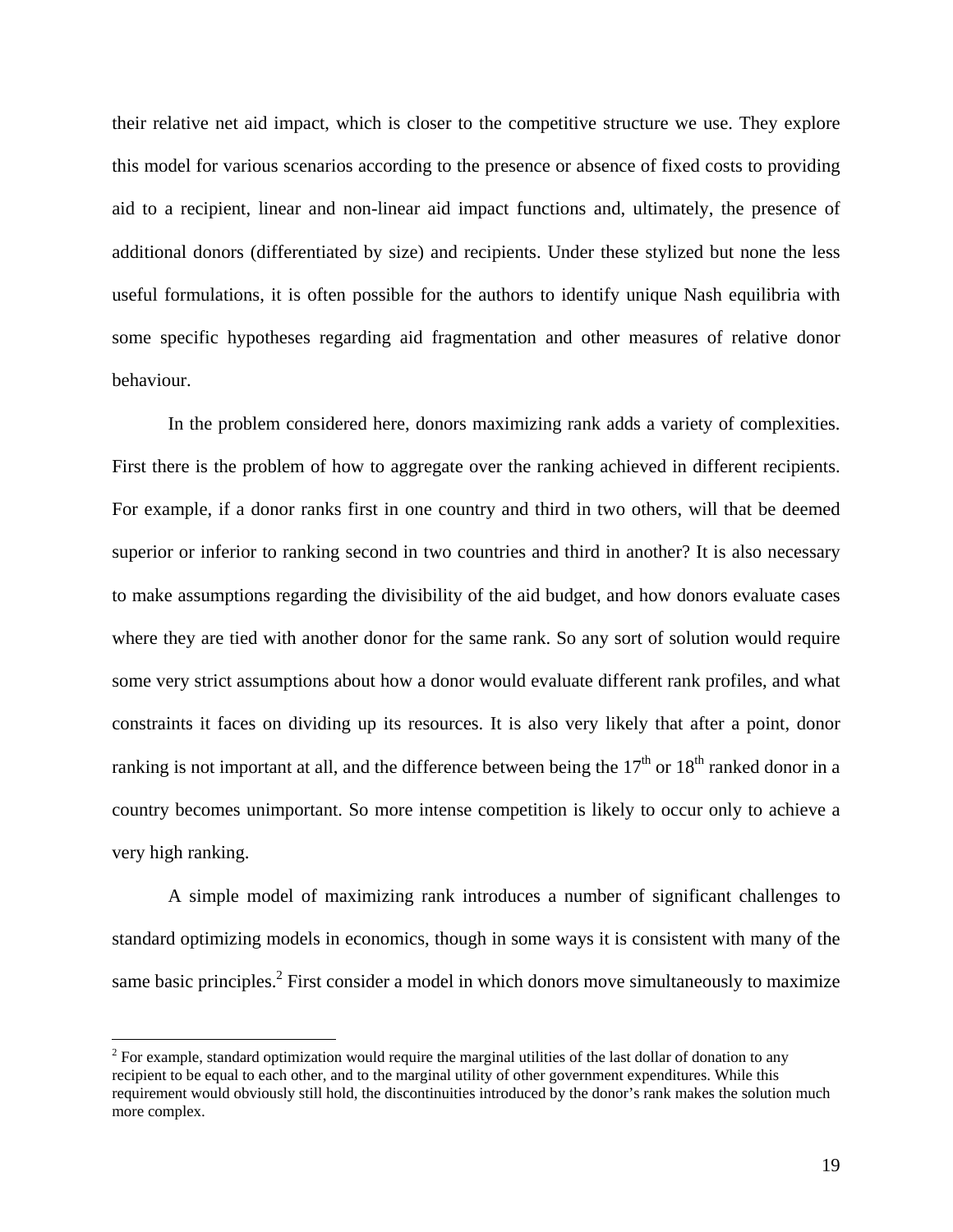only their rankings. When competing over rank, however, it is often impossible to determine unique Nash equilibrium. Even in a simple two donor-two recipient model a pure strategy Nash equilibrium will emerge only under very strict conditions, such as if one donor is more than twice as large as the other (and thus able to ensure that it is the top ranked donor in all recipients). With multiple recipients and relative parity between donors the game will resemble standard games of competition in which there are no dominant strategies (though there are dominated strategies) and no pure strategy Nash equilibrium.<sup>3</sup> Instead there are only mixed strategy Nash equilibria to such game structures. Therefore almost any given aid pattern and ranking outcome could potentially emerge as a consequence of multiple donors playing mixed strategies in a simultaneous game, making the empirical evaluation of rank competition extremely difficult.

 Of course it is highly unlikely that donors will only pay attention to their rank in recipient countries; at most the rank achieved is only one element of its calculation that will include at a minimum the more standard measure of the level of donation as a key determinant of the utility of aid. Different donors will presumably put different weights on each of these two characteristics of its donation, which may also be evaluated in terms of aid effectiveness. Reintroducing the more traditional determinant of donor utility will of course make the problem of identifying optimal strategies even more difficult.

 Yet another important complication arises if different recipients have differentiated importance to the donors, and indeed donor-specific importance. It is very likely that some recipient states will be of greater significance to all donors due to size or strategic location. It is likely that in these cases all donors may be more anxious to compete for high rank, though

 $\overline{a}$ 

<sup>&</sup>lt;sup>3</sup> The classic analog would be "Colonel Blotto's Game" in which two players allocate fixed resources (armies in the original version) over several possible locations, with each side seeking to win the most locations by having more resources (or armies) allocated there.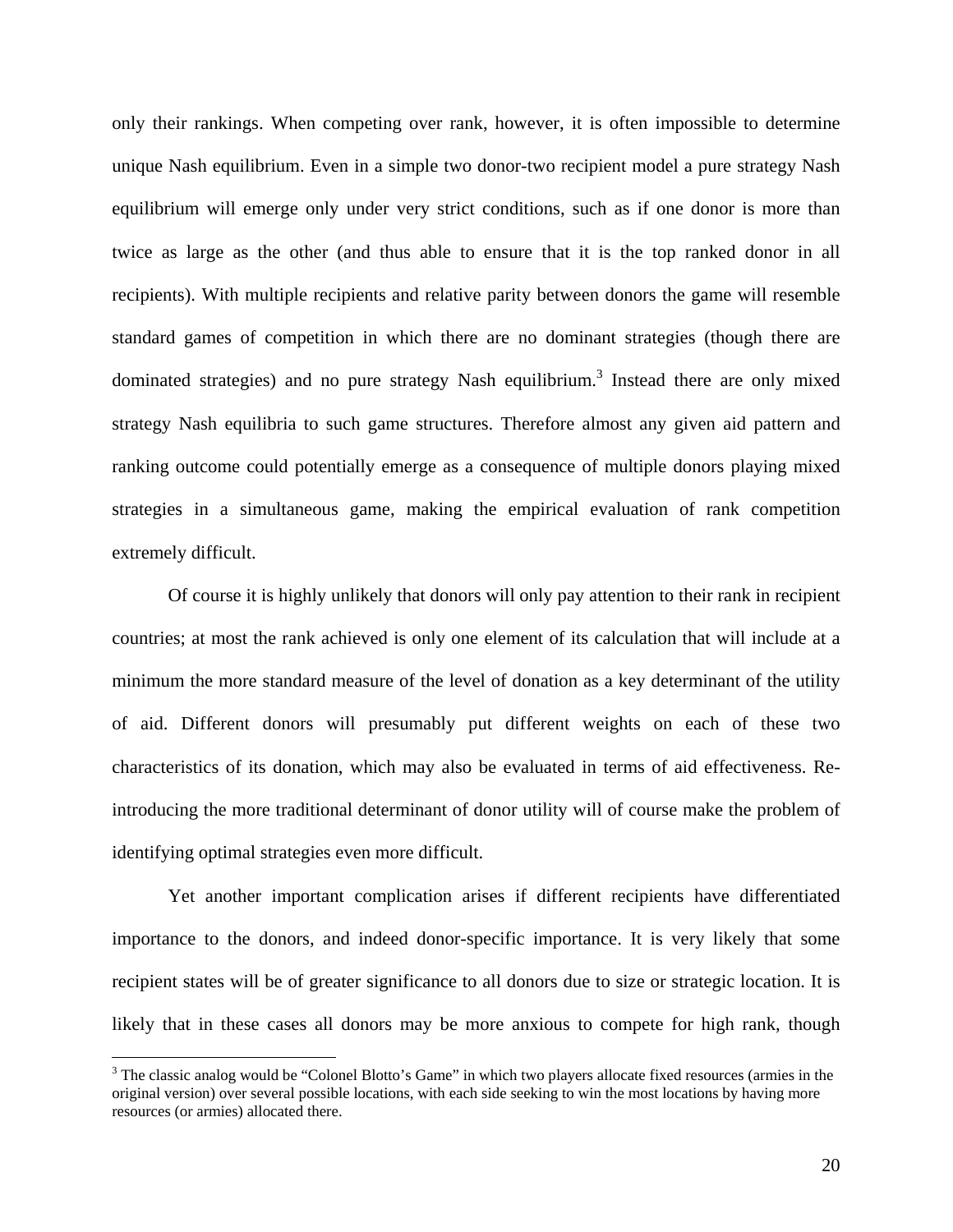obviously larger donors will have the advantage in achieving top ranks. In many cases, however, recipient states may have specific value to certain donors due to trade or other commercial linkages, colonial ties, or social and political connections.

 Consequently it is very difficult to identify from the empirical record of aid allocations evidence of rank competition by donors. To the extent that rank is likely to matter it is more likely to be only one of a number of factors affecting donor behaviour. The level of donation and the characteristics of the recipient are also key factors in determining the donor's utility from a particular aid allocation pattern. Picking out patterns in aid allocations by donors that are linked to considerations of rank rather than other dimensions of their optimization problem thus becomes very challenging.

 Therefore we will appeal to some basic simplifications to see whether we can identify any behaviour that is consistent with donor competition over rank. The first simplification is that the public bureaucracies that determine aid allocation are most likely to make incremental decisions both because of their inherent conservatism, but also because aid program cycles are typically longer than budget cycles. It generally takes more than one year, and often three to five years, to operate a development project from initiation to completion. Therefore the sharp changes in patterns that would be associated with allocations based on a mixed strategy are unlikely to occur in reality. In addition while competition over rank may be important in some cases, for the most part we would expect that the more standard factors such as recipient characteristics and specific recipient-donor interactions will generally dominate the decision making process of donors.

 These simplifications suggest that it is unlikely that we will find evidence of donor competition over rank by looking at the static patterns of aid allocations. Instead, it is important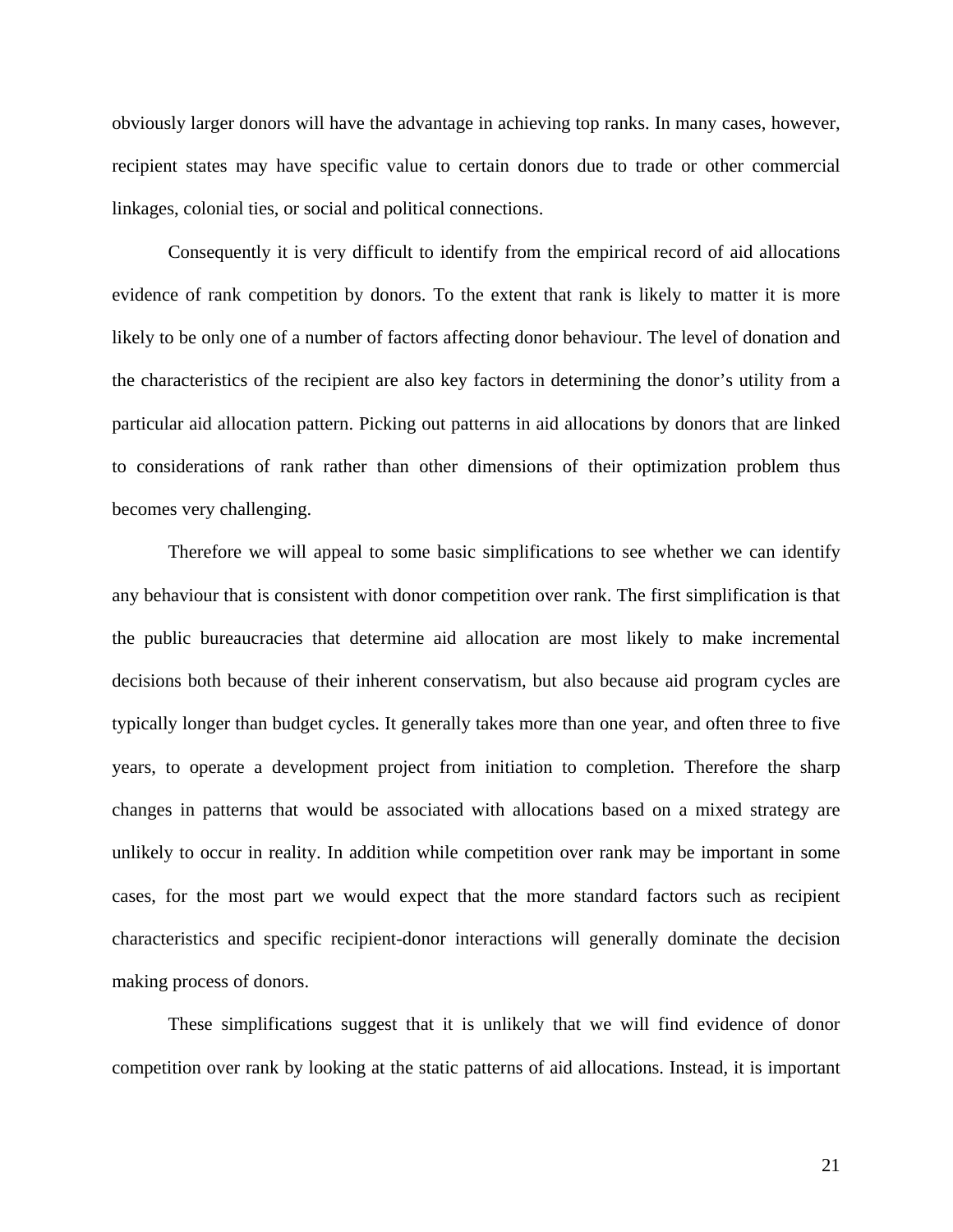to focus on changes in patterns. The next section presents some simple tests as to whether competition over rank appears as a feature in donor allocations of ODA.

#### **Is there empirical evidence of rank competition?**

In this section we explore three simple approaches to see if rank competition amongst donors is a feature of ODA allocation patterns. The first approach is static and lays out some of the information on ranking by different donors. The second two focus on changes in donor allocations.

#### *(i) How donors rank*

If donors were rank conscious we would expect that they would seek to have a higher proportion of high-placed rankings amongst their recipients. Table 1 presents some basic data on ODA and rankings for twenty of the largest DAC donors. The table was compiled using gross ODA disbursements from 1960-2012 in constant US dollars as taken from the OECD database. Table 1 lists the donors (column 1) according to their overall donor size (column 2) from 1960-2012, and identifies its level of activity, or how many recipients each donor was active in (column 3). The Table also indicates the difference between each donor's rank in terms of size and its rank in terms of activity (column 4). A positive (negative) number in column 4 indicates a more (less) focused program, and possibly greater (lesser) rank sensitivity. The final two columns identify the average rank and median rank of the donor.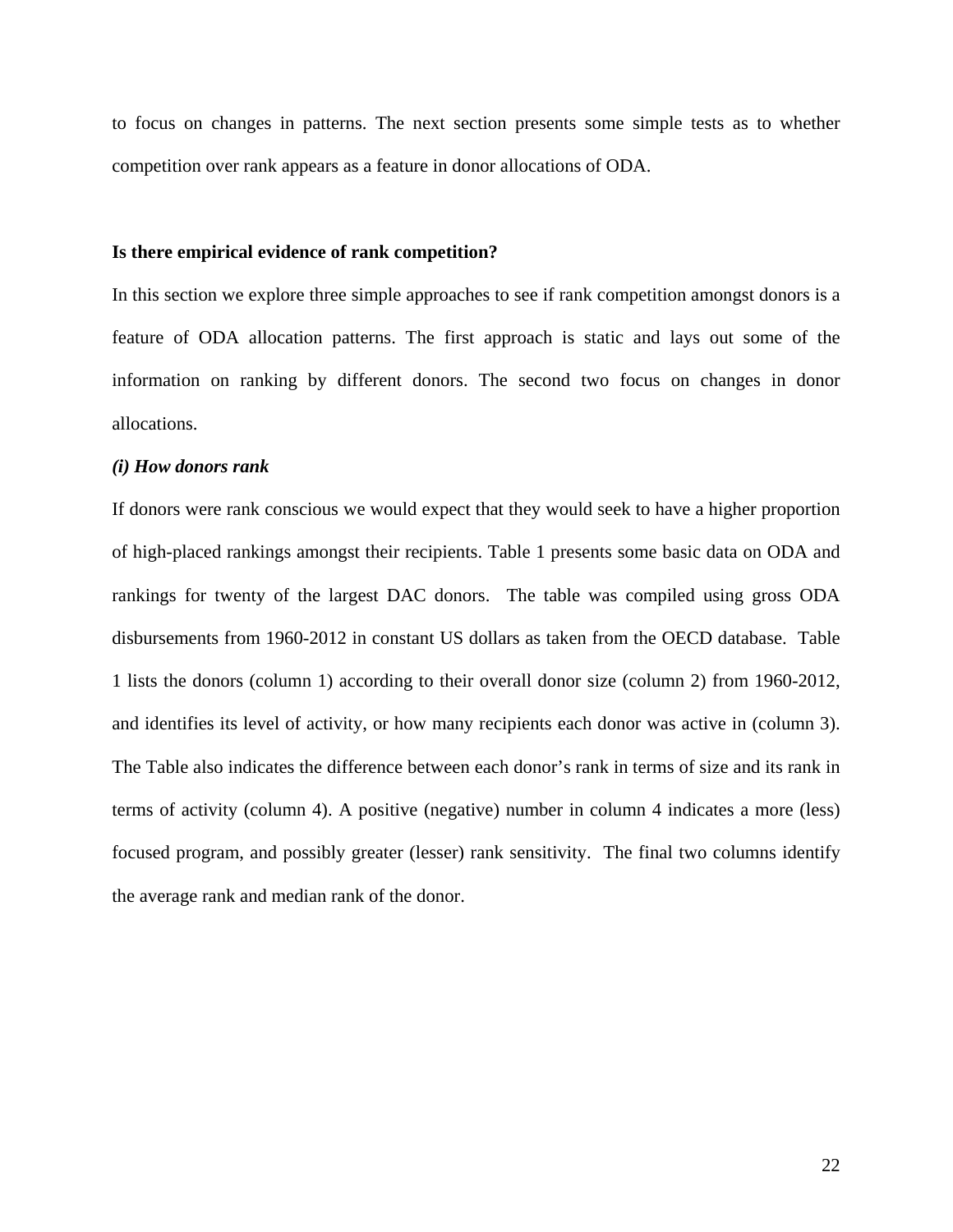## **Insert table 1 about here.**

 $\overline{a}$ 

 As noted before, it is difficult to detect rank competition out of an analysis of static allocation patterns. For example, it should be noted that it would be unlikely for top donors to be consistently ranked at the highest levels in all recipients. Therefore the fact that the United States, as the largest aggregate donor over the past fifty years or so, has an average rank of 3.3 rather than 1 is hardly unexpected.<sup>4</sup> The rank reflects not just the amount of aid, but also how many countries it has been spread over, or the degree of fragmentation, and the actual distribution across these recipients. Of course actual rankings also depend on how other donors behave and how close their aid budgets are. None the less, Table 1 provides some interesting insight about donors and their allocation patterns. First, the data highlights the extent of overall donor fragmentation. Column 4 shows the total ODA rank less the ranking in terms of activity (the number of country recipients in each year to which the donor has given ODA over the time period). Therefore column 4 gives one measure of relative fragmentation. Negative numbers show lower ODA fragmentation, while positive numbers indicate higher fragmentation. Therefore countries such as Australia, Denmark, and the Netherlands have relatively less fragmentation than other donors (by this measure) while Canada, Austria and Finland have relatively more dispersed ODA allocations.

 The core insights on rank competition come from an examination of the actual and expected performance in terms of ranking. Rather than a smooth progression in the average rank, some donors appear to do relatively better or worse than expected. For example, France has an unexpectedly low average rank performance when compared to Germany amongst the largest group of donors. Norway and Canada, have higher average donor ranking performances than

 $4$  It is important to note that the lower the average rank, the more highly ranked the country is.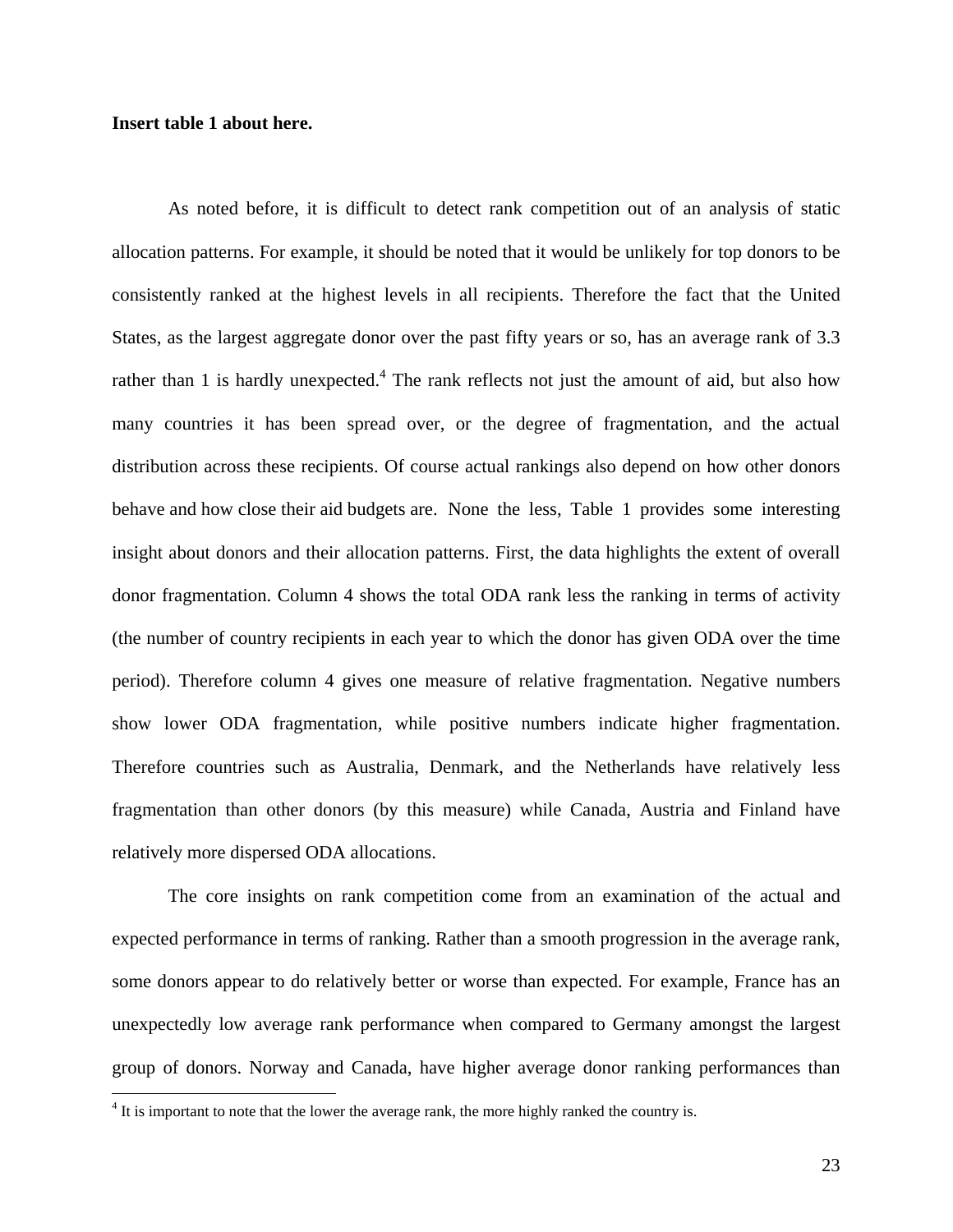other middle sized donors, while Denmark seems to have a lower than expected average rank performance. What is interesting is that despite its highly fragmented aid program, Canada performs relatively well in terms of its average ranking performance. Together, these observations suggest that Canada's aid program has several larger than expected recipients, but a large number of very small programs.

 While Table 1 provides some aggregate indicative measures of relative rank performance, a clearer picture arises from the actual distribution of rankings by a donor. Figures 1 to 11 provide some sample histograms of donor rank performance from 1960-2012.

Insert Figures 1-11 here.

 $\overline{a}$ 

### *How donors respond to others*

The first dynamic test of rank competition examines how donors respond when another donor challenges its rank in a recipient in which it ranks as one of the top donors. The rationale is that if a donor has traditionally been highly ranked in a specific recipient, it is more likely to see this recipient as an important client. Therefore if another donor increases its ODA to such a special recipient, it should provoke an increase in assistance from an incumbent that is concerned about rank.

 Therefore we examined several cases where middle-ranked or smaller donors were highly ranked in a specific recipient, and examined how rankings and donations changed from 2000 to  $2012<sup>5</sup>$  While not a formal test, there is evidence of behaviour that is consistent with rank competition, though not necessarily confirmatory.

<sup>&</sup>lt;sup>5</sup> Our rankings are derived using country programmable aid (CPA) data taken from the OECD CRS database from 2000-2012 in current dollars. CPA aims to capture the proportion of aid that a donor can program for any given recipient and is used in efforts to capture the true responses of donors to changes in rank by others through focusing on the proportion of aid resources over which donors theoretically have the most control.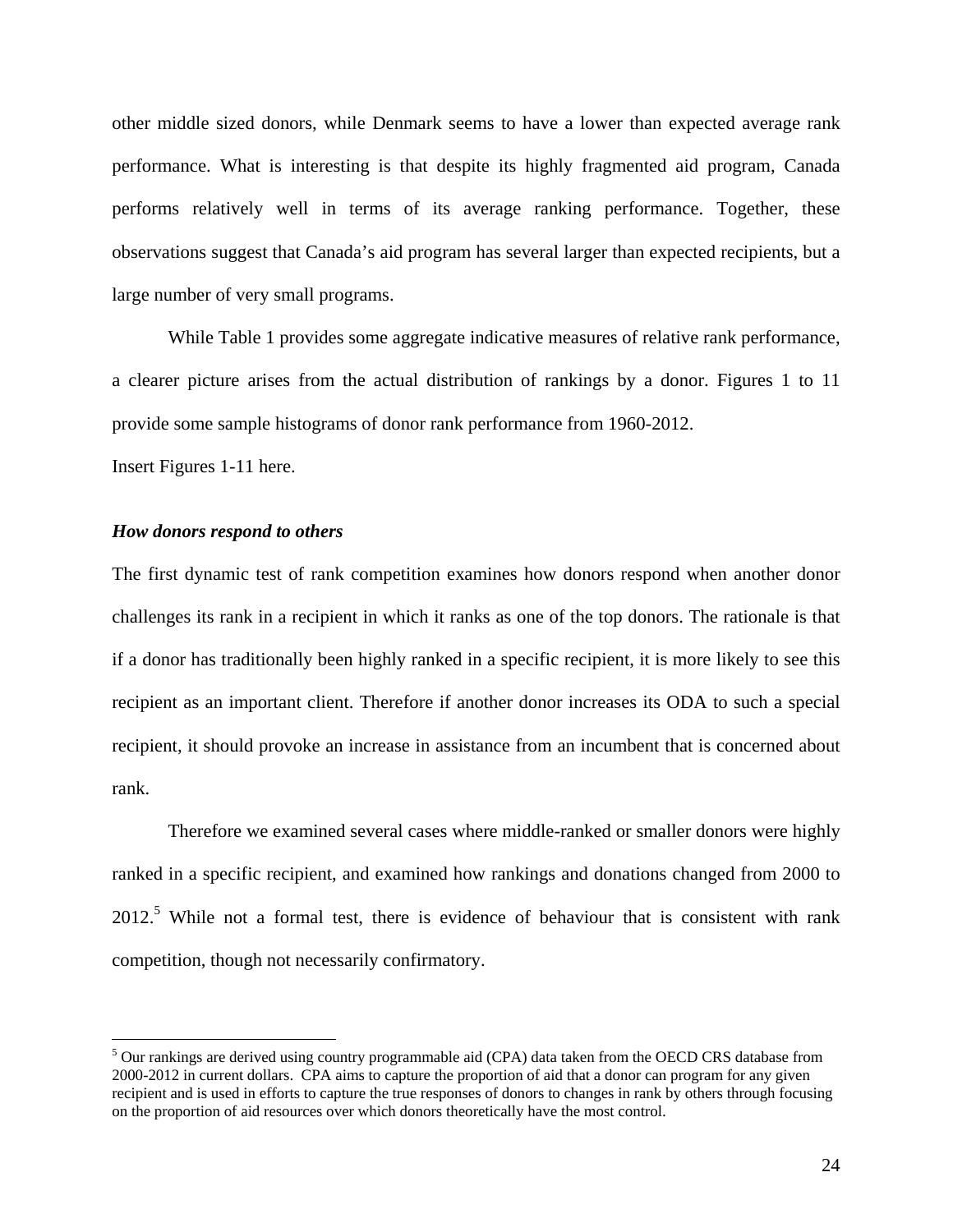The first donor examined was Australia, which held a dominant role since 2000 in five, generally small, Pacific island states: Fiji. Nauru, Papua New Guinea, the Solomon Islands, and Vanuatu. In Fiji, Australia and Japan traded places as the top-ranked donor over the twelve-year period. A large decline in Japanese aid in 2004 left Australia as the primary donor in Fiji for the next five years. In 2009, an abrupt increase in Japanese assistance (from \$US 6.3 million to 23.6 million) made it the top ranked donor again. Australia, whose own assistance had declined marginally from 2008 to 2009, then increased its aid in the next three years, more than tripling from \$US 17.2 million in 2009 to 52.2 million in 2012, assuring it of top spot as Japanese aid dwindled over the same period. This event fits our definition of a challenge to a donor's status, and provoked the response we would have predicted from a rank-conscious donor. These changes could, of course, have been entirely independent, but would not likely be explained by changes in the conditions in the recipient itself, as the changes in behaviour by other donors did not suggest a sudden increase in the appeal of programs in Fiji.

A similar response seemed to follow Australia's displacement as top donor in Vanuatu by the United States in 2008. A tenfold increase in U.S. assistance (from \$US 2.3 million to 25.8 million) left it ranked first and Australia ranked second. As in the case of Fiji, the following years saw a steady increase in Australian aid up to 2012 to more than double its 2008 level, which restored its status as top donor (especially as US aid quickly declined to its traditional level) As top donor, Australia was not ever challenged in this way in Nauru, Papua-New Guinea, or the Solomon Islands; Australia has ranked first by a significant amount in all three since 2001. In the Solomon Islands and Vanuatu (and more marginally in Papua New Guinea) there is some similar evidence of New Zealand responding to large increases in Japanese ODA in an attempt to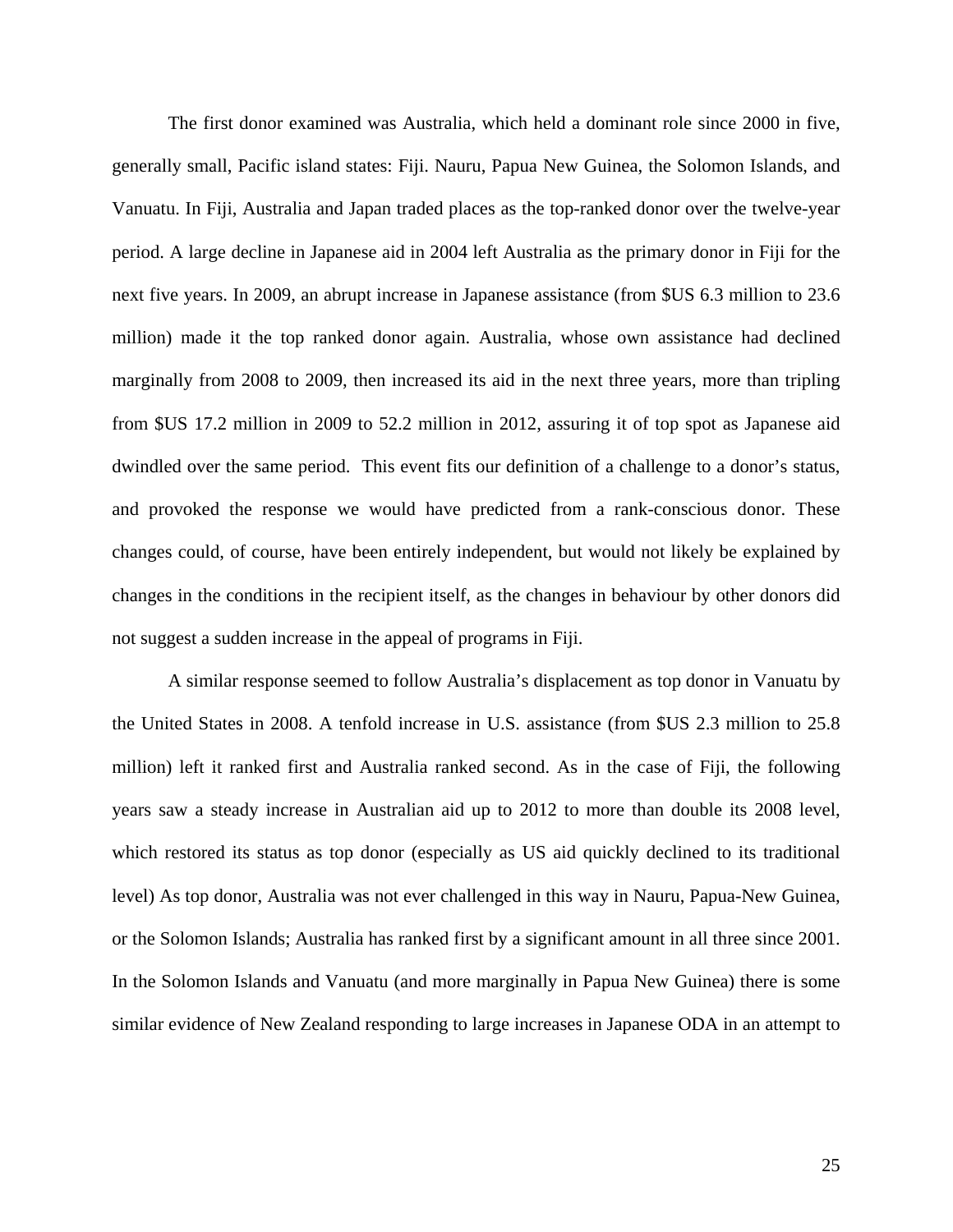restore its second rank as donor, though Japan's adjustment to New Zealand does not indicate a similar concern over rank.

 The second set of recipient countries examined were ones where Canada ranked relatively highly. In one case, Haiti in 2009, an abrupt increase in Spanish aid from \$US 30.6 million to 130.4 million was followed in the next year by an increase in Canadian aid from \$US 84.2 to \$142.6 million, restoring it to its traditional second rank behind the United States (far and away the largest donor to Haiti). The year 2010 also saw large aid increases from France and Norway, which suggests that other factors may have been at play. In Canada's case, however, it maintained its second rank for the remainder of the period under review. There were no other cases observed where Canada seemed to respond to major ODA increases from other donors that displaced it from a top ranked position. In the case of Jamaica it briefly held top donor status in 2001 after nearly quadrupling its ODA that year, but the following year saw a decline by twothirds while the United States increased its assistance and recovered its top spot, which it held for all subsequent years. In most of the cases examined there were few instances where Canada had a traditionally high ranking, so it was difficult to identify instances that could be considered as "challenges' to its status.

 As a small donor Portugal has focused its scarcer ODA budget on former colonies, and typically maintained consistently high rankings amongst their donors. In large recipients such as Angola it has not maintained top status, and its donation changes do not appear to reflect a clear pattern of defending its ranking amongst the top five donors (though recent increases in 2011 and 2012 have allowed it to become the second largest donor after the United States). In Guinea-Bissau and Sao Tome and Principe it has always maintained top status without other donors displacing it. In Cape Verde it briefly lost top status in 2009 following a substantial (20 percent)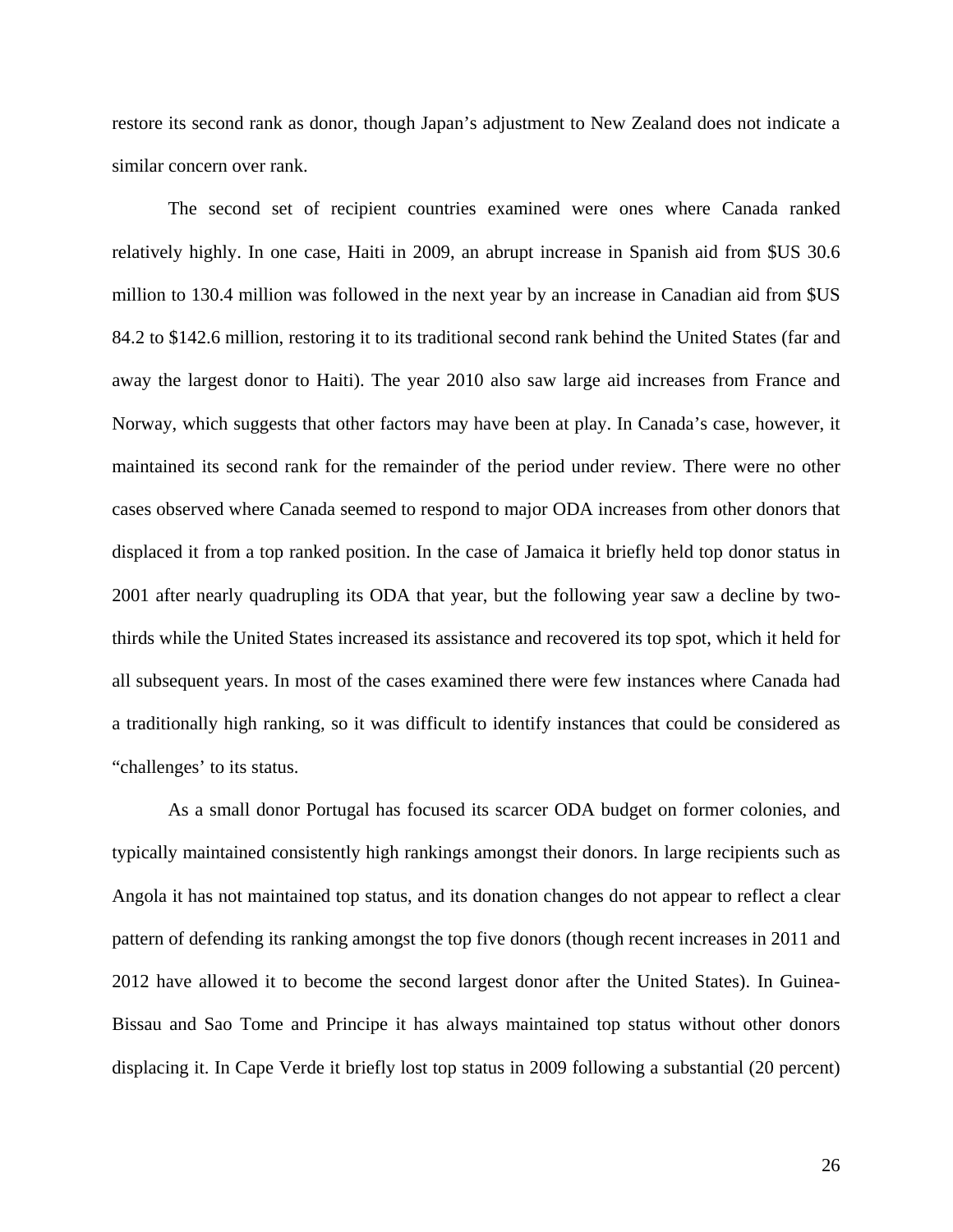decline in its ODA and a 50 percent increase in aid from the United States. The following three years saw dramatic increases in Portugese aid to Cape Verde (almost a four-fold increase) which returned it to top donor status, a pattern consistent with the hypothesis of defending rank. In Timor Leste, by contrast, the support for the hypothesis is weaker, with the diminution in Portugal's rank as donor being driven in large part by its own reduced aid flows, the steady increase in aid from Australia, and the more volatile flows from Japan.

 We also examined the behaviour of Sweden, the Netherlands, and Ireland. There are few cases in which these countries had a long-standing role as a top donor, and no evidence that their displacement from these higher ranks precipitated a defensive response. For these donors, then, there did not appear to be much evidence that would support a hypothesis of defending rank.

 The second test of dynamic interaction focuses on three cases where a donor experienced a large increase and a large decrease in its overall ODA budget. These significant changes in budget represent important opportunities to reallocate resources. For countries interested in preserving rank it should lead to a marked expansion in its ranking performance relative to what would have been the case if its budget increase or decrease was simply allocated proportionally to its list of recipients.

We test whether donors consider rank when responding to large changes in their aid budgets by calculating the largest proportional increases and decreases of the top 20 bilateral donors from 2000-2012. For each case, we calculated the difference between the frequency of the expected rank if donors responded to budget changes by altering allocation to each recipient by an amount that is proportionally equivalent to the overall budget change and the actual frequency of ranks following a large change in donor budgets.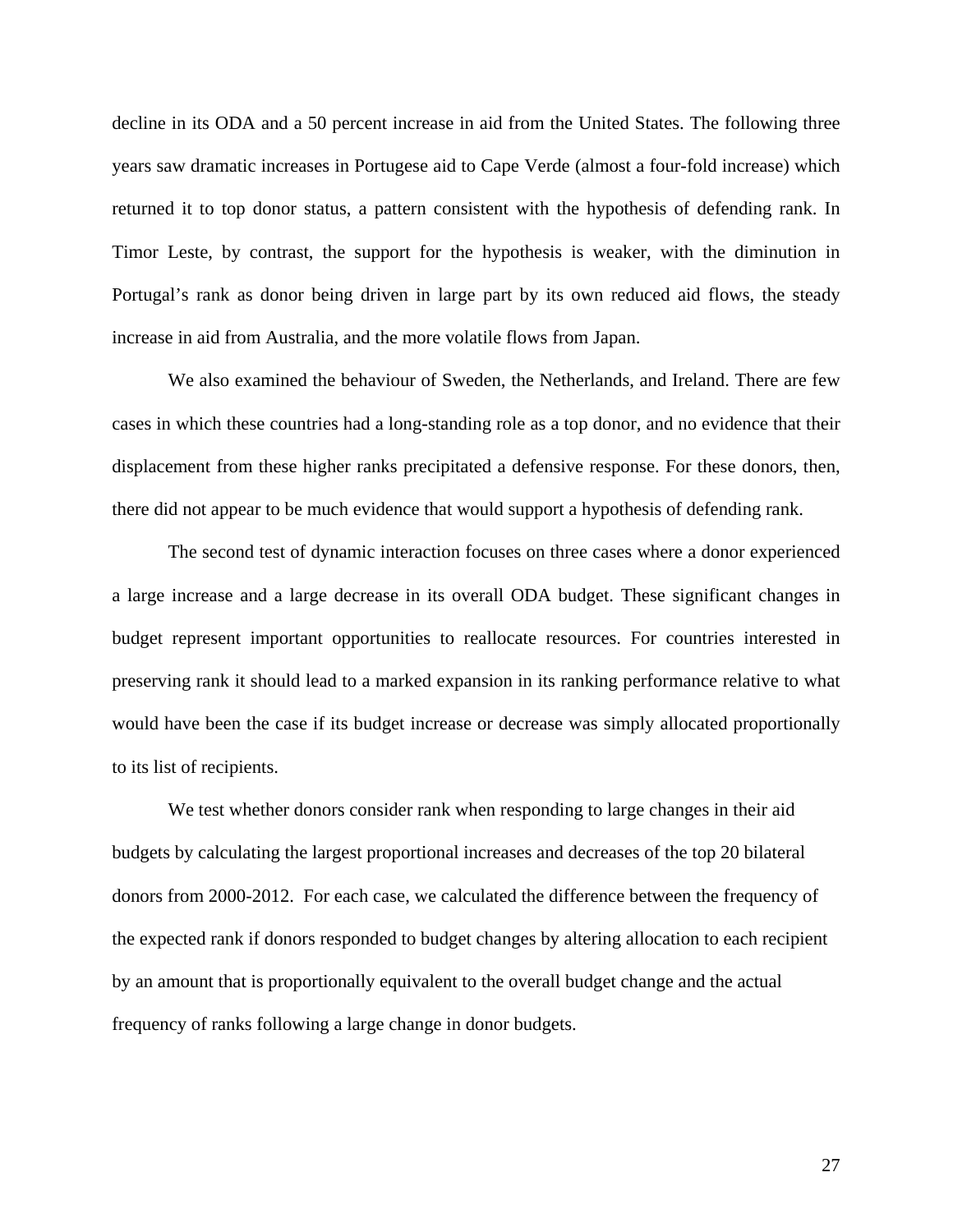Underlying this calculation is the assumption that donors that are not rank conscious would respond to a large increase or decrease in aid budgets by distributing the budgetary change equally among current recipients in a manner that is proportional to the change in budget. The difference between the proportional rank frequency and the actual rank frequency should show whether donors consider rank when responding to large budgetary changes. In instances of a budget increase, we would expect rank conscious donors to show positive values on the top few rank positions. This would suggest that donors disproportionally allocated aid in countries where they sought to secure a top rank position more frequently than would have naturally occurred under a proportional rank change. In the case of a budget decrease, we would expect to see negative values on many of the lower rank positions with little change to the frequency of higher rank places. This would suggest that when faced with a budget decrease, donors actively reduce aid in countries where they ranked poorly in efforts to maintain high rank positions. Below we analyse the donor response to large budget increase and decreased for three donors – Spain, the Netherlands, and Canada.

From 2006-2007, Spain experienced a 69% increase in its aid budget, marking the largest proportional increase in donor spending for the decade. Figure 12 shows the difference in the expected frequency of each rank if the increase in aid was distributed proportionally between donors, minus the actual ranks observed after the budget increase. In the Spanish case, we observe some evidence that the budget increase was used to improve Spain's rank in a few key recipients. Spain secured a  $1<sup>st</sup>$  place rank in three more countries then would have been expected under a proportional change. We also observe three additional  $2<sup>nd</sup>$  place rankings, and four additional  $4<sup>th</sup>$  place rankings above an expected proportional change.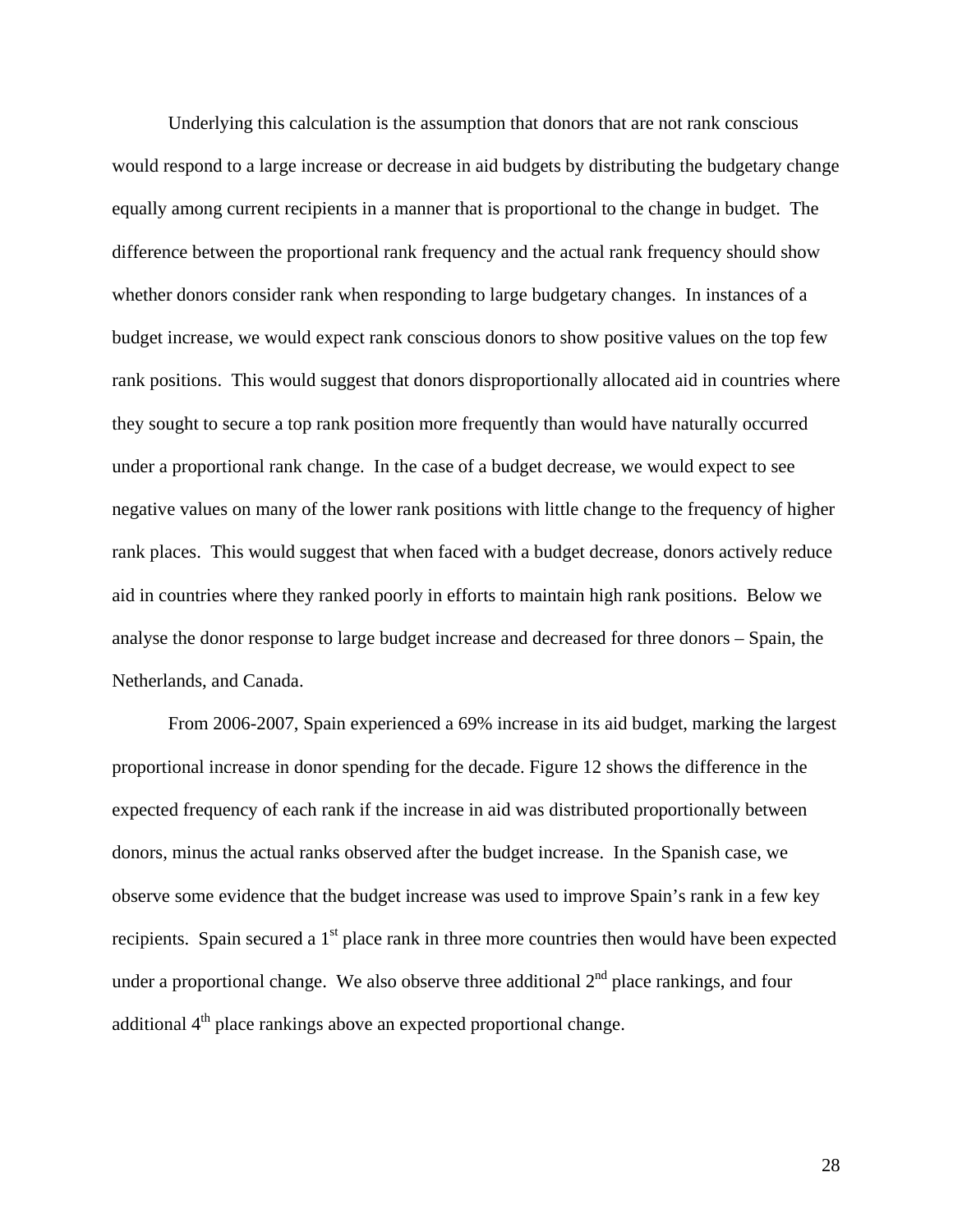Moreover, Spain appears to have used new aid resources to fund countries where it previously had no involvement. In many of these cases, Spain increased its rank by at least 10 places, moving from 20<sup>th</sup> to 8<sup>th</sup> (DRC), 20<sup>th</sup> to 6<sup>th</sup> (Republic of Congo and Lesotho), 20<sup>th</sup> to 5<sup>th</sup> (Guyana)  $20^{th}$  to  $4^{th}$  (Djibouti), and  $20^{th}$  to  $2^{nd}$  in the Ex-Yugoslavia. While the large increases in rank to new recipients suggests that Spain could have be vying for influence in Sub-Saharan Africa, which was made a priority region in Spanish aid programming (OECD, 2007), it is unclear whether these changes to rank are driven by strategic behaviour or a more poverty focused aid policy.

Similar results are found following a 70% budget decrease in Spain from 2011-2012 (Figure 13). Indeed, there appears to be some evidence that Spain sought to reduce rank in countries where it already ranked poorly, rather than in recipients where it held a Top 5 ranking. Figure 13 shows that the majority of the additional program cuts appear to have taken place in countries where Spain already maintained a low ranking, as illustrated by the negative scores on the 9<sup>h</sup>, 10<sup>th</sup>, 11<sup>th</sup>, 13<sup>th</sup>, 14<sup>th</sup>, 15<sup>th</sup>, and 18<sup>th</sup> rank place. The positive value of 23 on the 20<sup>th</sup> rank further suggests that Spain cut more programs than would have been expected under a proportional decrease.

 The higher than expected number of cut programs could suggest that Spain was closing programs with poor rank in order to sustain programs where it already enjoyed a higher rank position. Indeed, Spain's maintenance of a  $3<sup>rd</sup>$  place rank in three more recipients than expected under a proportional change could provide some evidence of this behaviour. However, if this behaviour was driving allocations, one would expect the chart to show more positive ranks in the Top 5 ranking categories.

Inset figure 12 and 13 about here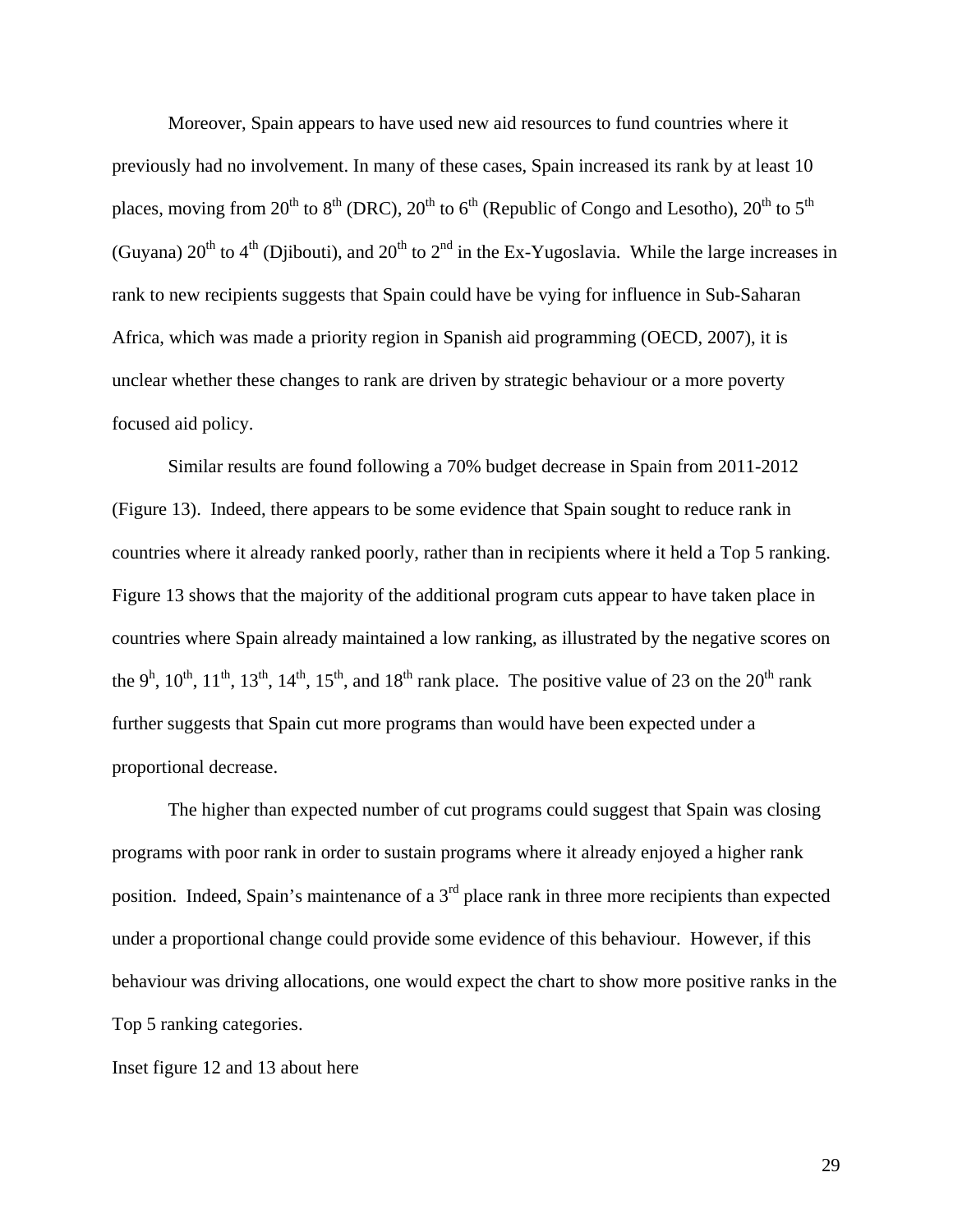The case of the Netherlands provides a more acute example of the expected results from rank conscious donors. Between 2000 and 2001, the Netherlands experienced an aid budget increase of 45.4%, the distribution of which is shown in Figure 14. The changes in appear heavily skewed towards the Top 7 rank places, suggesting that in the face of a budget increase, the Netherlands maximized ranks more than expected under a proportional rank change. In terms of the Top 3 ranks, the Netherlands secured two additional  $1<sup>st</sup>$  place rankings, four additional  $2<sup>nd</sup>$  place rankings, and seven additional  $3<sup>rd</sup>$  place rankings above those it would have secured with a proportional increase in aid across recipients.

At the same time, the number of lower ranks within the Dutch aid portfolio diminished considerably, suggesting that the Netherlands also used new aid resources to open programs in places where they previously were not present. A closer examination of the distribution of rank changes suggests that the Dutch used new aid resources to achieve high ranks countries where they previously were not providing aid. For example, the Netherlands went from  $20^{th}$  to  $3^{rd}$  in Comoros, Djibouti, and St, Kitts-Nevis, from 20<sup>th</sup> place to 2<sup>nd</sup> in Afghanistan and Anguilla, and  $20^{th}$  to  $1^{st}$  in Sudan.

 The year following the large increase in Dutch aid, the Netherlands experienced a 31% cut in their aid resources (Figure15). Figure 15 shows that the Dutch responded to the decrease by reducing aid primary from countries where it had previously held an average rank of  $5<sup>th</sup> -8<sup>th</sup>$ place, as illustrated by the negative values on rank positions. In most cases, countries where the Netherlands was highly ranked did not experience large changes to aid programs. Indeed, out of 31 cases where the Netherlands held a top 3 ranking, there were only 4 instances of top ranking being reduced below  $5<sup>th</sup>$  place.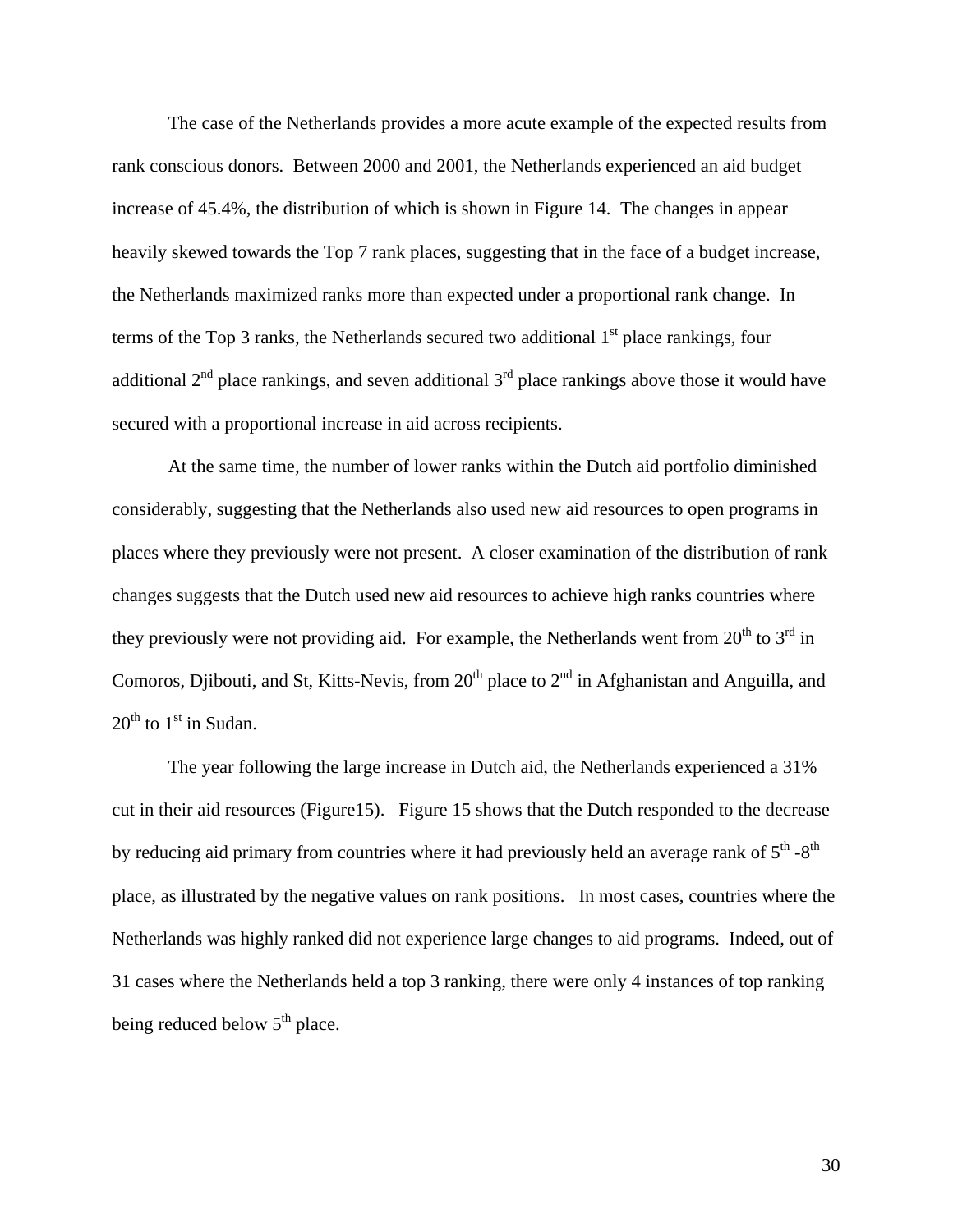Rather, what we see in the case of the Netherlands is that the aid withdrawn from programs where the Netherlands enjoyed a  $5<sup>th</sup>$  to  $8<sup>th</sup>$  place rank, appears to have been reallocated to recipients where the Netherlands held a lower rank. Indeed, the positive values on the  $9<sup>th</sup>$ -14<sup>th</sup> place ranking, coupled with the relatively low score on the  $20<sup>th</sup>$  rank (which shows that the Netherlands closed 10 programs beyond those that would have been closed with a proportional change) could suggest that rather than withdrawing aid completely, the Netherlands prefers to remain active in the countries in which it invests. While the low rank it maintains in these countries does not provide evidence of strategic behaviour, it could suggest that the Dutch are conscious of the challenges arising from aid withdrawal and the importance of aid predictability for the recipient.

## Insert Figure 14 and 15 about here

The Canadian case tells a very different story. In 2008, Canada's aid budget was increased by 34% over the previous year. As shown in Figure 16, the distribution of additional aid resources in the Canadian cases suggests that Canada does not appear to be concerned with maximizing rank and is content to maintain a modest presence in recipient countries. Indeed, Figure 16 shows that a proportional change would have resulted in 10 additional top 3 ranks (five  $1<sup>st</sup>$  place ranks, and five  $3<sup>rd</sup>$  place) for Canada over actual allocations. Rather, Canada is seen to disproportionally increase middle ranks, ranking 11<sup>th</sup> ten more times than predicted under a proportional change.

 A 25% decrease in Canadian aid from 2008-2009, the year after the budget increase appears to confirm the finding that Canada is not rank conscious. Indeed, Canada appears to have withdrawn additional aid resources from countries regardless of their rank, scoring values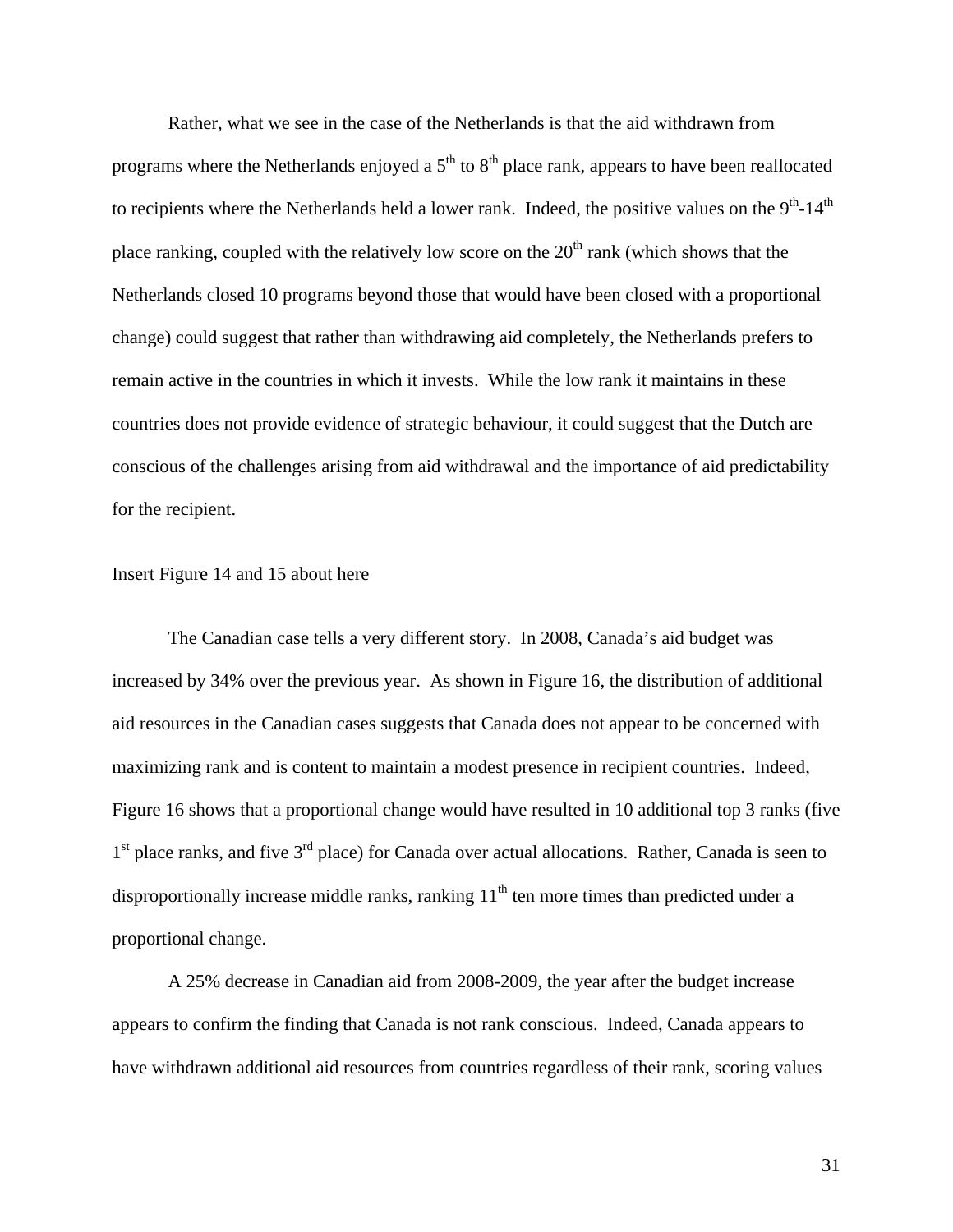below the expected proportional frequencies consistently across rankings. Moreover, the large positive value on the  $20<sup>th</sup>$  rank (48), suggests that not only did Canada cut aid more from all ranks, but that it either closed programs, or provided only negligible amounts of aid in 48 more cases than expected under a proportional increase. In part, this could be driven by Canada's revised list of aid priority countries produced in 2009, which included several Caribbean states as a single 'region' of focus. As a result, Canada provided only very small amounts of aid to each Caribbean country and may be influenced the high value on the  $20<sup>th</sup>$  rank. Regardless, Canada's near consistent reduction in aid to all rank values above the expected proportional change suggests that it behaviour is not influenced by rank seeking.

Insert Figure 16 and 17 here

#### **Conclusions.**

This chapter has attempted to accomplish two tasks. First, it reviews in some detail the literature that examines donor behaviour relative to the actions of other donors. Donor interactions could encompass desires to coordinate and collaborate, as well as impulses to compete. These contradictory behaviours are respectively broadly consistent with the traditional concepts of recipient need and donor interests, respectively. What the existing evidence strongly suggests is that we cannot really fully explain the allocation of development assistance without incorporating donor interactions. While significant progress has been made in this regard, the theories that can provide a more solid foundation for such analysis remain in need of further attention. With a more solid theoretical foundation, further refinement of the associated empirical analysis should be possible.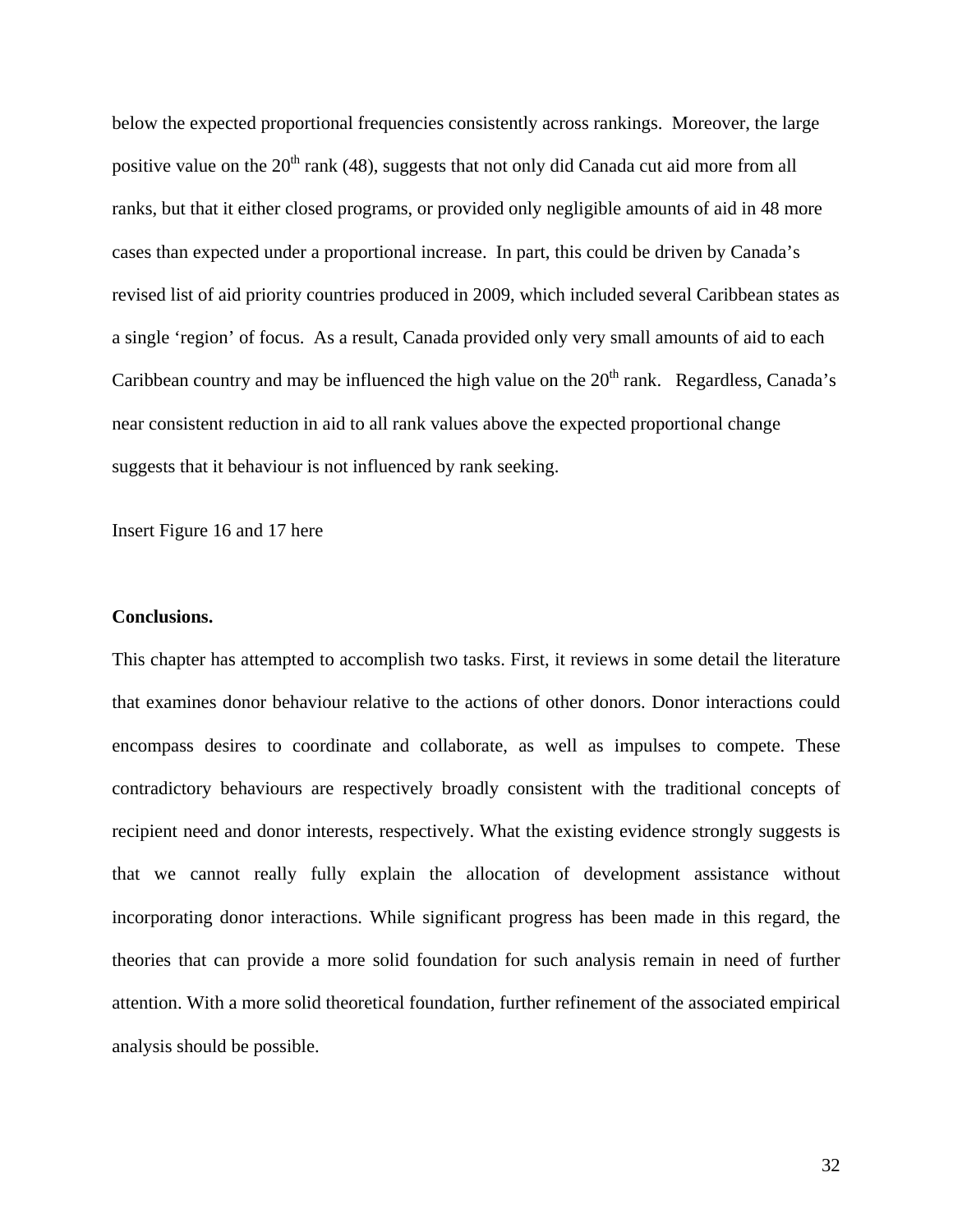The second objective of the chapter was to raise the possibility that donors might compete for influence in recipient states by trying to obtain a high rank relative to other donors. Such an approach reflects a "realist: international relations perspective in which states seek to use their available foreign policy instruments to enhance power. Competing over rank is also consistent with the isolated anecdotal references to donor desires to acquire and retain influence. Unfortunately, modelling competition over rank is difficult due to the inherent discontinuities of any mathematical representation of a donor's optimization problem, and evidence of such competition is obscured by the presence of other plausibly important factors driving aid allocation.

 To determine whether competition over rank is an important aspect of behaviour we examined some basic empirical evidence. None of the tests described here can be considered as confirmatory, as evidence in favour of competition over rank could also be consistent with other behavioural assumptions. The evidence consistent with the hypothesis, was mixed. In some cases there seemed to be reasonable evidence in favour of the idea that some countries (for example Australia and Portugal) do seem to behave in a manner that is often consistent with the objective of preserving a high rank in an important recipient. In other cases (the Netherland, Sweden, Ireland) the evidence suggest an absence of competitive objectives. Finally the evidence is less clear for some donors (such as Canada), with some behaviour being consistent with rank competition, but other instances where it is not.

 Overall, therefore, competing over rank could affect aid allocation decisions, but probably only for a subset of donors and recipients, and perhaps only for specific periods of time. Such inconsistency is perhaps not to be unexpected in donor behaviour given the shifting of political support and ideological predispositions of different governments.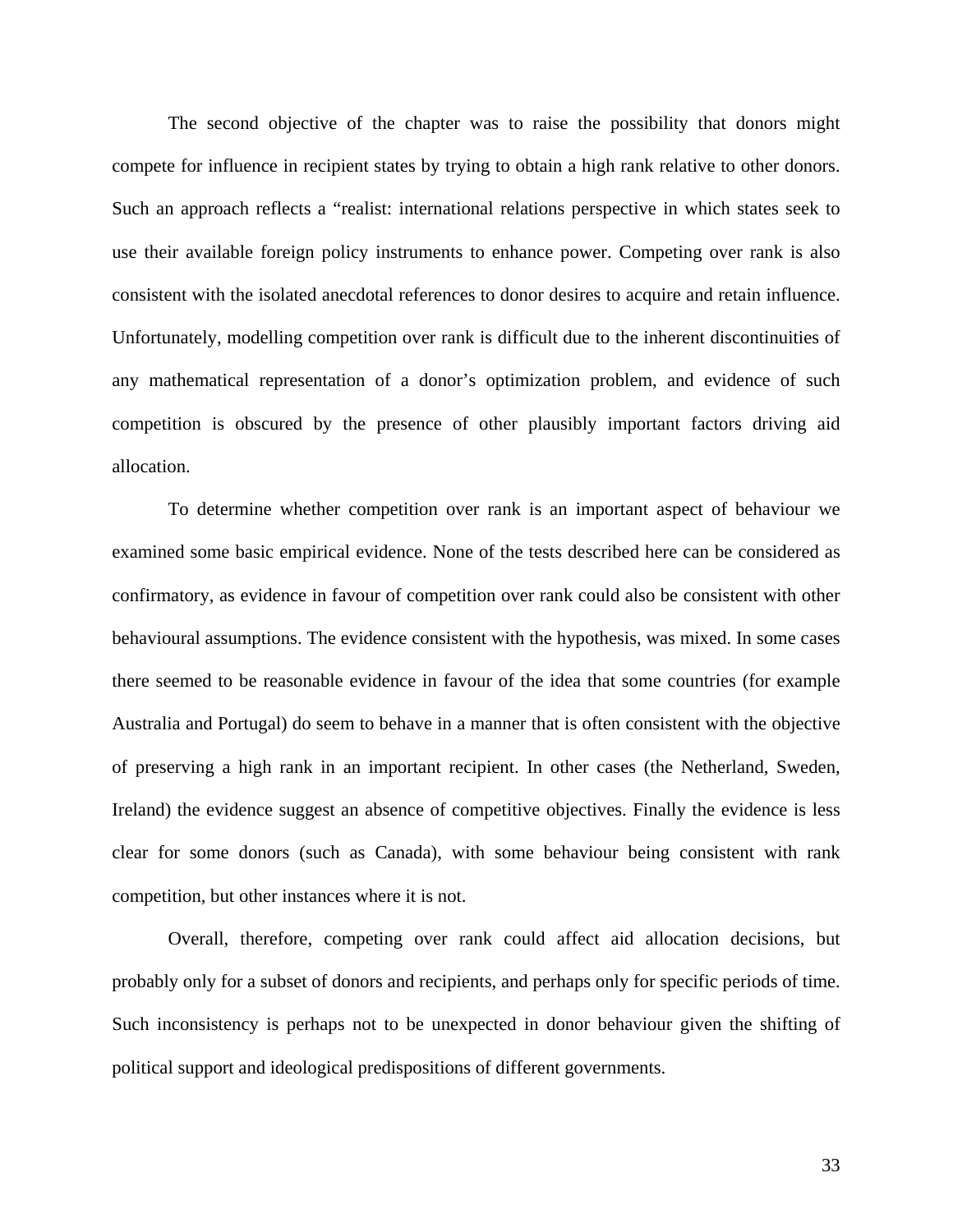What makes the question of rank competition of importance for the future is the emergence of new donors with weak affinity to the dominant DAC structure for aid governance. In some cases these new donors may in fact be actively opposed to the hegemony of traditional donors, posing an explicit challenge to their dominance and offering a competing conception of donor-recipient relations. In this case, we may see in the near future a more differentiated set of donors amongst whom competitive pressures become a more dominant factor in their allocation of development assistance.

| Donor                 | Total ODA     | Activity  | <b>ODA</b>     | Average   | Average |
|-----------------------|---------------|-----------|----------------|-----------|---------|
|                       | \$US millions | (rank)    | Activity       | ODA per   | rank as |
|                       | (rank)        |           | rank           | recipient | donor   |
| <b>United States</b>  | 157783 (1)    | 1765(2)   | $-1$           | 89.4      | 3.3     |
| Japan                 | 145750(2)     | 1868(1)   | 1              | 78.0      | 3.7     |
| France                | 47264 (3)     | 1755(3)   | $\overline{0}$ | 26.9      | 5.9     |
| Germany               | 44978 (4)     | 1684(4)   | $\overline{0}$ | 26.7      | 4.7     |
| <b>United Kingdom</b> | 43146(5)      | 1527(5)   | $\overline{0}$ | 28.3      | 6.8     |
| Australia             | 24249(6)      | 1149(15)  | $-9$           | 21.1      | 8.5     |
| Netherlands           | 20604 (7)     | 1288 (13) | $-6$           | 16.0      | 8.1     |
| Norway                | 17694(8)      | 1390(7)   | $\mathbf{1}$   | 12.7      | 7.6     |
| Spain                 | 15910(9)      | 1334(8)   | $\mathbf{1}$   | 11.9      | 8.4     |
| Denmark               | 15159 (10)    | 1061(17)  | $-7$           | 14.3      | 9.1     |
| Sweden                | 14932 (11)    | 1325(9)   | $\overline{2}$ | 11.3      | 8.4     |
| Canada                | 14303 (12)    | 1397(6)   | 6              | 10.2      | 7.6     |
| Switzerland           | 8175 (13)     | 1301(11)  | $\overline{2}$ | 6.3       | 9.6     |
| Italy                 | 7277 (14)     | 1304 (10) | $\overline{4}$ | 5.6       | 9.9     |
| Belgium               | 5874 (15)     | 1089(16)  | $-1$           | 5.4       | 10.9    |
| Ireland               | 3672(16)      | 968 (18)  | $-2$           | 3.8       | 12.6    |
| Finland               | 3463 (17)     | 1292 (12) | 5              | 2.7       | 11.8    |
| Portugal              | 3140 (18)     | 527 (20)  | $-2$           | 6.0       | 12.7    |
| New Zealand           | 2127 (19)     | 957 (19)  | $\overline{0}$ | 2.2       | 11.0    |
| Austria               | 1674 (20)     | 1154 (14) | 6              | 1.5       | 13.2    |

**Table 1: Donor rankings by Total ODA and Activity (CPA)**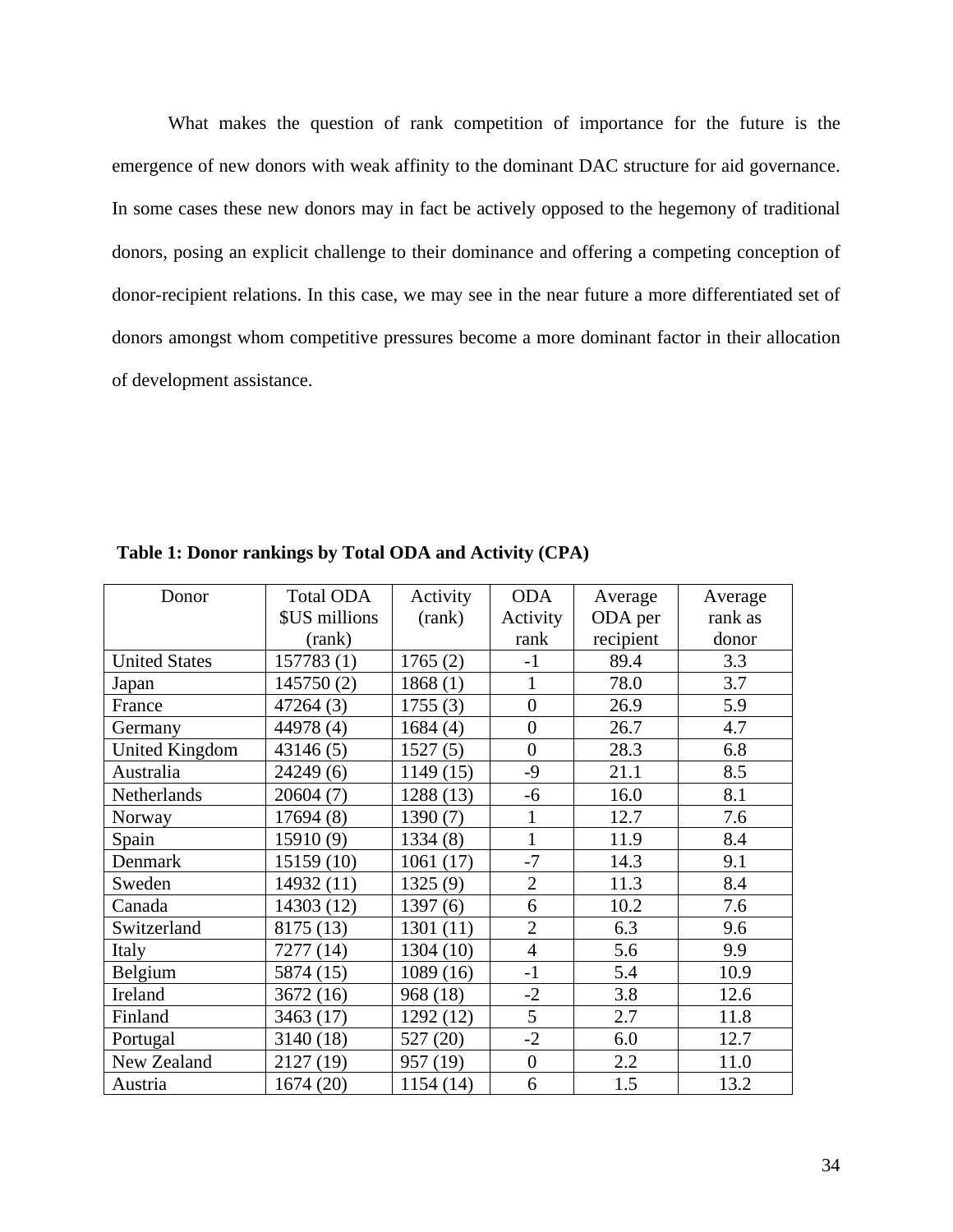# **Figures**

 $\theta$ 

1 3 5 7 9 11 13 15 17 19



Figures 1 and 2: the largest donors (The United States and Japan)



Figures 3,4 and 5: The other three top donors (Germany, France, the United Kingdom)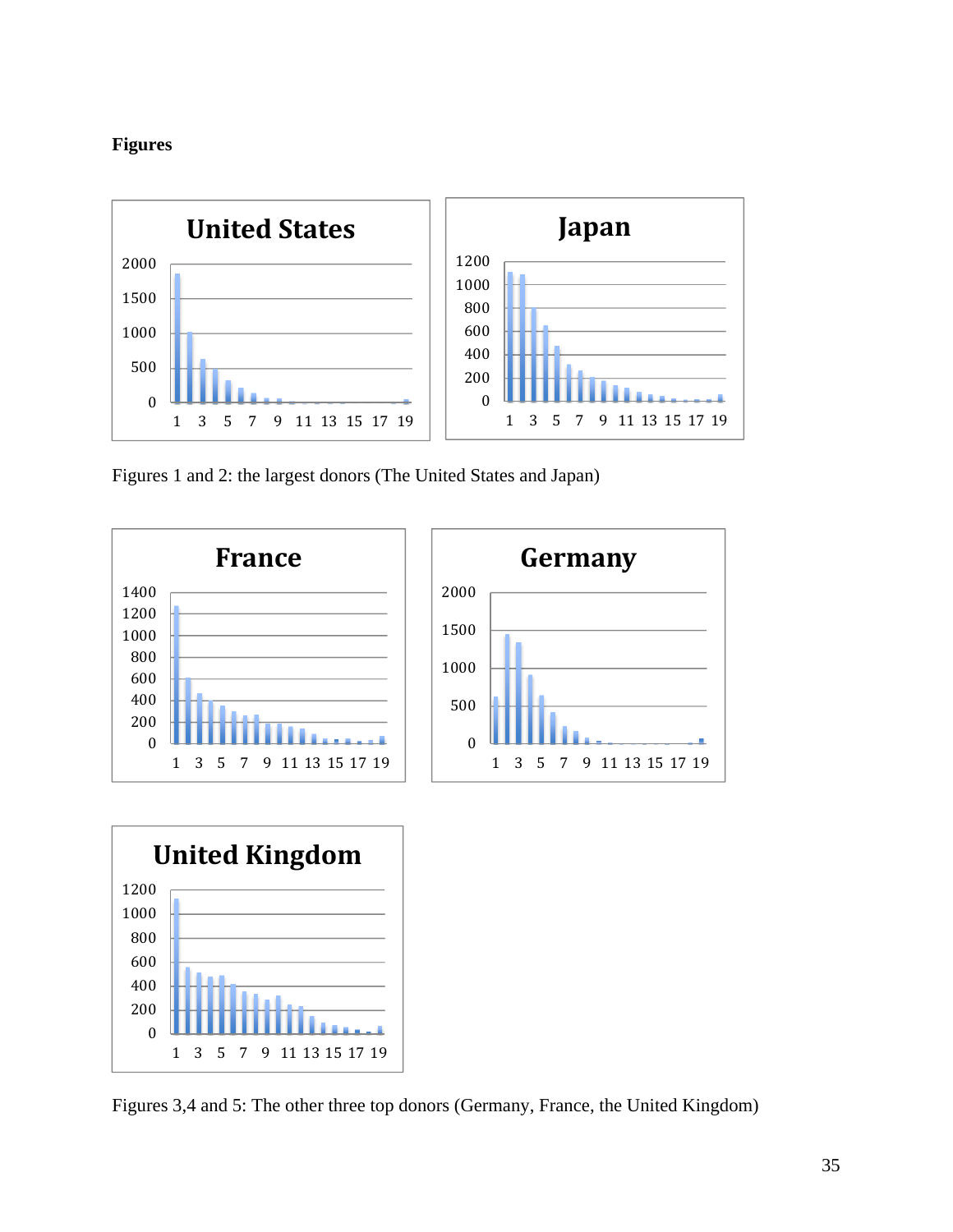

Figures 6 and 7: The top middle-ranked donors (Australia and the Netherlands)



Figures 8 and 9: Two middle ranked donors (Canada and Sweden)



Figures 10 and 11: Two smaller donors (Portugal and Finland)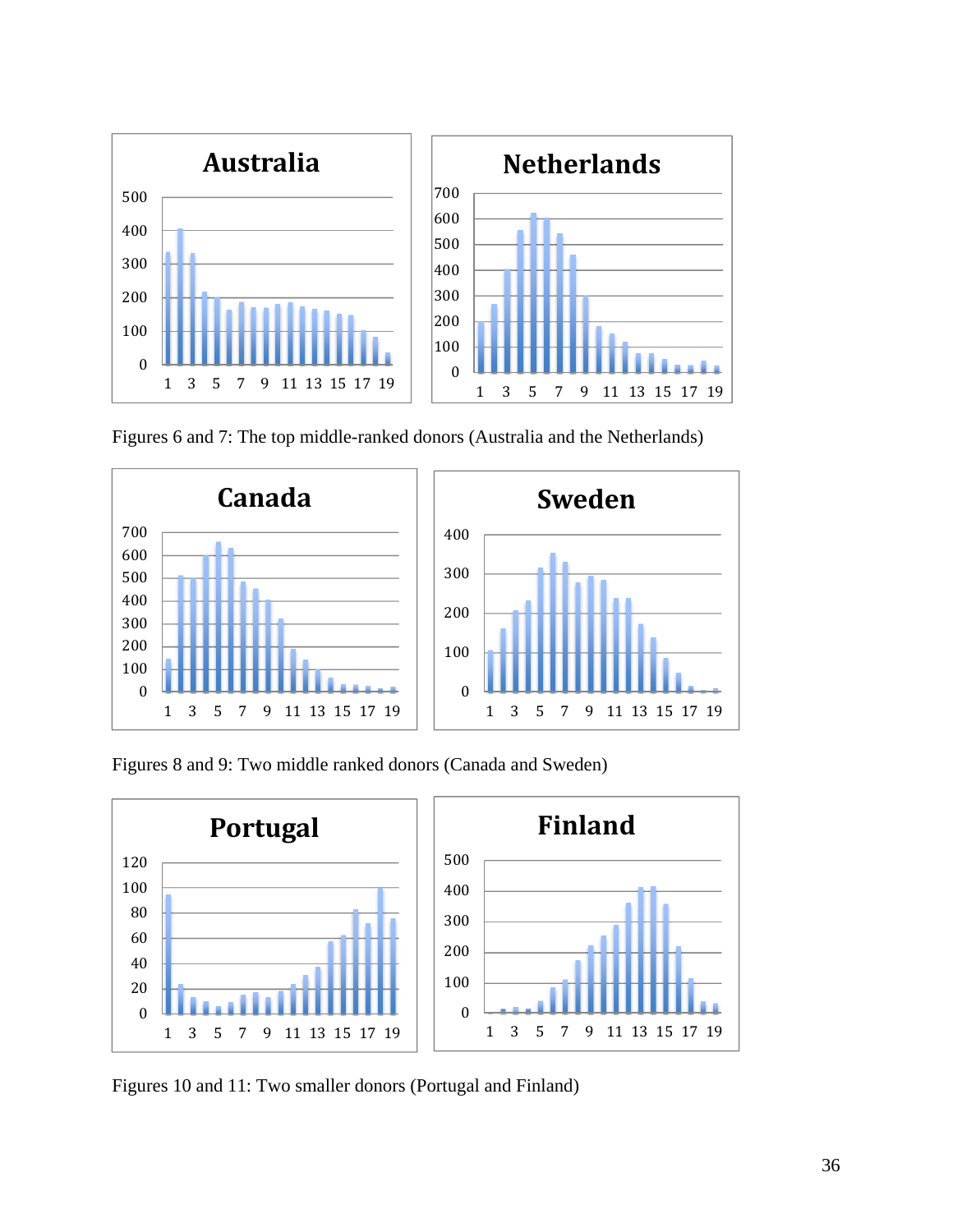

**Figure 12 and 13: Large Increase and Decreases in Spanish Aid** 

**Figure 14 and 15: Large Increase and Decreases in Dutch Aid**



**Figure 16 and 17: Large Increase and Decreases in Canada Aid**

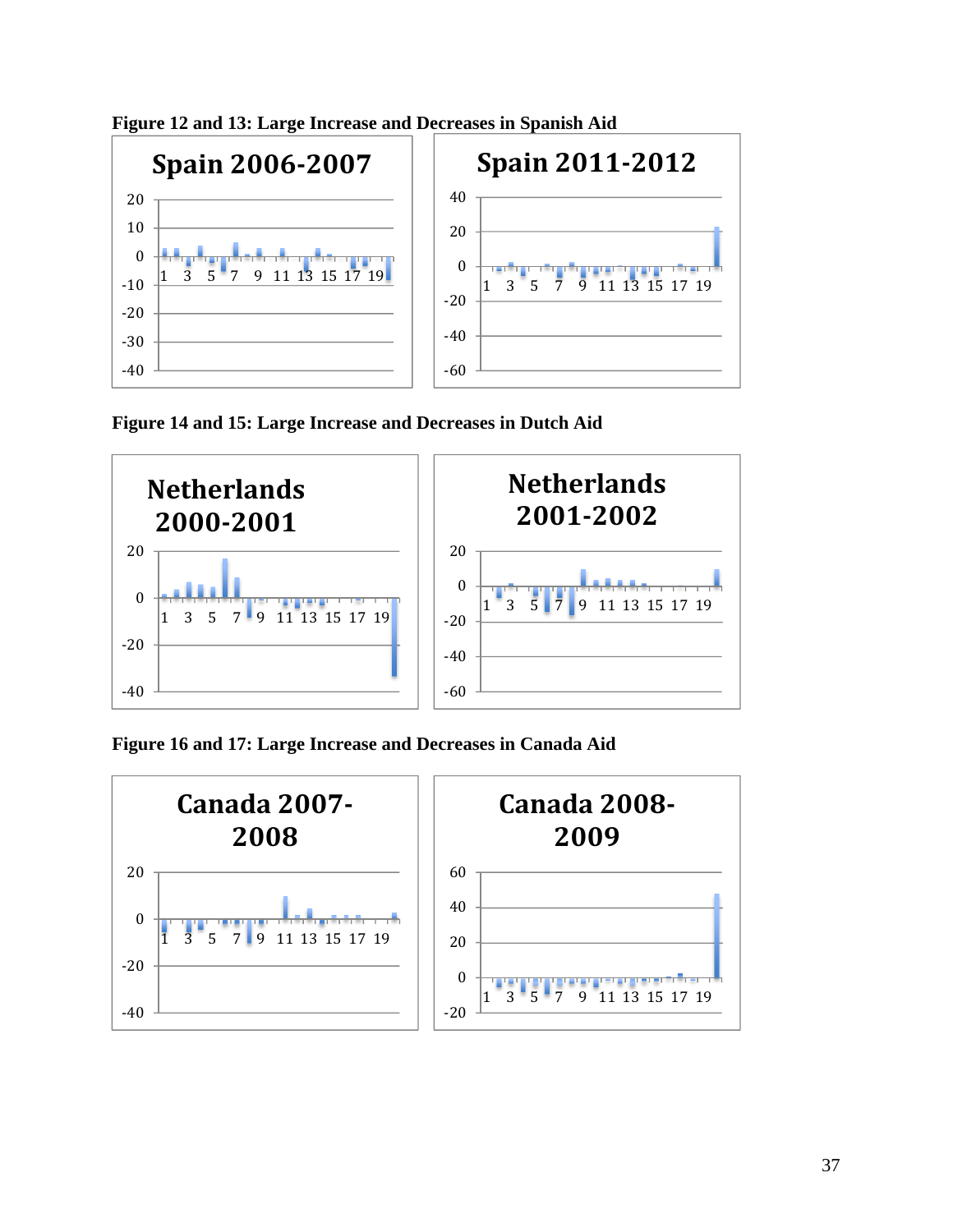## **References**

- Alesina, A., and Dollar, D. (2000). Who Gives Foreign Aid to Whom and Why? *Journal of Economic Growth* 5, 33-63.
- Annen, K., and Moers, L. (2012). Donor Competition for Aid Impact, and Aid Fragmentation. IMF Working Paper WP/12/204. Washington D.C.: International Monetary Fund.
- Arvin, B.M., Savage, N., and Scigliano, M. (1998). Herd Instinct and Offsetting Behaviour in the Foreign Aid Contributions of G7 Countries. *Scandinavian Journal of Development Alternatives and Area Studies* 17, 83-90.
- Barthel, F., Neumayer, E., Nunnenkamp, P., and Selaya, P. (2013). Competition for Export Markets and the Allocation of Foreign Aid: The Role of Spatial Dependence amount Donor Countries.
- Berthelemy, J. C. 2005. Bilateral Donor's Interest vs. Recipients' Development Motives in Aid Allocation: Do All Donors Behave the Same? Paper presented at the HWWA conference on the Political Economy of Aid, Hamburg, 9-11 December, 2004. Available from http://hal.archives-ouvertes.fr/docs/00/19/32/73/PDF/Bla05001.pdf
- Berthelemy, J.C., and Tichit, A. 2004. Bilateral Donors' Aid Allocation Decisions A Three-Dimensional Panel Analysis. *International Review of Economics and Finance* 13, 253- 274.
- Black, D., and Therien, J-P. (1996). Moving with the Crowd: Canadian Aid to Africa. *International Journal* 2, 259-286.
- Bueno de Mesquita, B., and Smith, A. (2007). Foreign Aid and Policy Concessions. *Journal of Conflict Resolution* 51, 251-284.
- Claessens, S., Cassimon, D., & Van Campenhout, B. (2009). Evidence on Changes in Aid Allocation Criteria. *The World Bank Economic Review*, 23, 185-208.
- Clift, C. (1988). Aid Coordination: Are There Any Lessons to be Learnt from Kenya? *Development Policy Review* 6, 115-137.
- Cutrone, E. (2010). Donor competition and cooperation in foreign aid allocation. Paper presented to the 2010 meeting of the International Studies Association, New Orleans (http://www.academia.edu/387664/Donor\_Competition\_and\_Cooperation\_in\_Foreign Aid Allocation; accessed: January 2013).
- Davies, R. B., and Klasen, S. (2013). Of Donor Coordination, Free-Riding, Darlings and Orphans: The Dependence of Bilateral Aid on Other Bilateral Giving. CESIFO Working Paper no. 4177.
- Dietrich, A. 2012. Bypass or Engage? Explaining Donor Delivery Tactics in Foreign Aid Allocation. *International Studies Quarterly* – Early View, not yet published in issue. Available from http://simone-dietrich.com/content\_images/file/bypass%20final.pdf
- Faust, J. 2011. Donor Transparency and Aid Allocation. German Development Institute Discussion Paper 12/2011. Bonn: German Development Institute.
- Frot, E., and Santiso, J. (2010). Crushed Aid: Fragmentation in Sectoral Aid. *OECD Development Center Working Paper No. 284.* Paris: Organization for Economic Cooperation and Development.
- Fuchs, A., Nunnenkamp, P., Ohler, H. (2013). Why Donors of Foreign Aid Do Not Coordinate: The Role of Competition for Export Markets and Political Support. Kiel Institute Working Paper no. 1825. Kiel, Germany: Kiel Institute for the World Economy.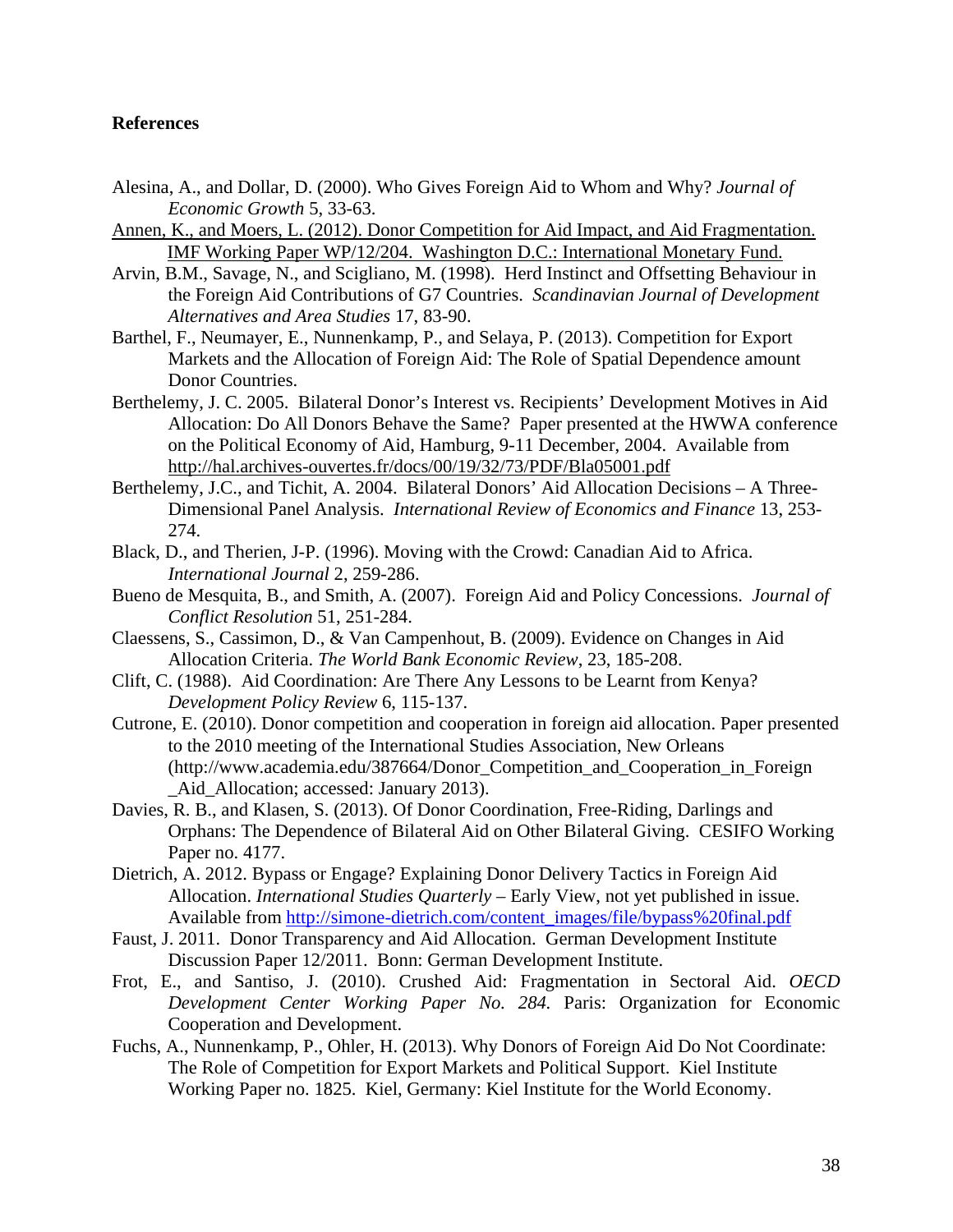- Hickman, J. 1993. Cue Taking and the Distribution of Japanese ODA among African Countries. *African Development Review* 5, 62-69.
- Hoeffler, A., and Outram, V. 2008. Need, Merit or Self-Interest What Determines the Allocation of Aid? CSAE Working Paper Series 2008-19. Oxford: Centre for the Study of African Economics.
- Katada, S.N. (1997). Two Aid Hegemons: Japanese-US Interactions and Aid Allocation to Latin America and the Caribbean. *World Development* 25, 931-945.
- Knack, S. (2004). Does Foreign Aid Promote Democracy? *International Studies Quarterly* 48, 251-266.
- Knack, S., and Rahman, A. (2007). Donor Fragmentation and Bureaucratic Quality in Aid Recipients. *Journal of Development Economics* 83, 176-197.
- Lavergne, R. (1989) Determinants of Canadian Aid Policy. In O. Stokke Ed. *Western Middle Powers and Global Poverty* (Uppsala Scandinavian institute of African Studies: 53-77).
- Lebovic, J. H. (2005). Donor Positioning: Development Assistance from the U.S., Japan, France, Germany, and Britain. *Political Research Quarterly* 58, 119-126.
- Lumsdaine, D. H. (1993). *Moral Vision in International Politics.* Princeton: Princeton University Press.
- Naim, M. (2007). Rouge Aid. *Foreign Policy* 159, 95-96.
- Nunnenkamp, P., Ohler, H., and Thiele, R. (2011). Donor Coordination and Specialization: Did the Paris Declaration Make a Difference? *Kiel Working Paper No. 1748.* Germany: Kiel Institute for the World Economy.
- Maizels, A., & Nissanke, M. (1984). Motivations for Aid to Developing Countries. *World Development,* 12, 879-900.
- McGillivray, M., and White, H. (1993). Explanatory Studies of Aid Allocation Among Developing Countries: A Critical Survey. *ISS Working Paper No. 148.* The Hague: The Institute of Social Studies.
- McKinlay, R. D., & Little, R. (1977). A Foreign Policy Model of US Bilateral Aid Allocations. *World Politics,* 30, 56-86.
- McKinlay, R. D., & Little, R. (1978a). A Foreign Policy Model of British Bilateral Aid. *British Journal of Political Science*, 8, 313-332.
- McKinlay, R. D., & Little, R. (1978b). The French Aid Relationship: A Foreign Policy Model of the Distribution of French Bilateral Aid, 1964-1970. *Development and Change,* 9, 459- 478.
- McKinlay, R. D., & Little, R. (1979). The US Aid Relationship: A Test of the Recipient Need and Donor Interest Models. *Political Studies,* XXVII (2), 236-250.
- Mosley, P. (1981). Models of the Aid Allocation Process: A Comment on McKinlay and Little. *Political Studies,* 29, 245-253.
- Organisation for Economic Cooperation and Development (OECD). (2007). *Spain Development Assistance Committee (DAC) Peer Review.* Paris: OECD.
- Rowlands, D. (2008) The Games Donors Play: Competing for Influence in Recipient States. Paper presented at the Canadian Economics Association, Vancouver, 2008.
- Rowlands, Dane and Ian Ketcheson, (2002) Multilateral Aid Coordination by the International Financial Institutions: An Examination of Canadian Development Assistance to Sub-Saharan Africa. In B. Mak Arvin, ed. *New Perspectives on Foreign Aid and Economic Development* (Westport Conn., Praeger).